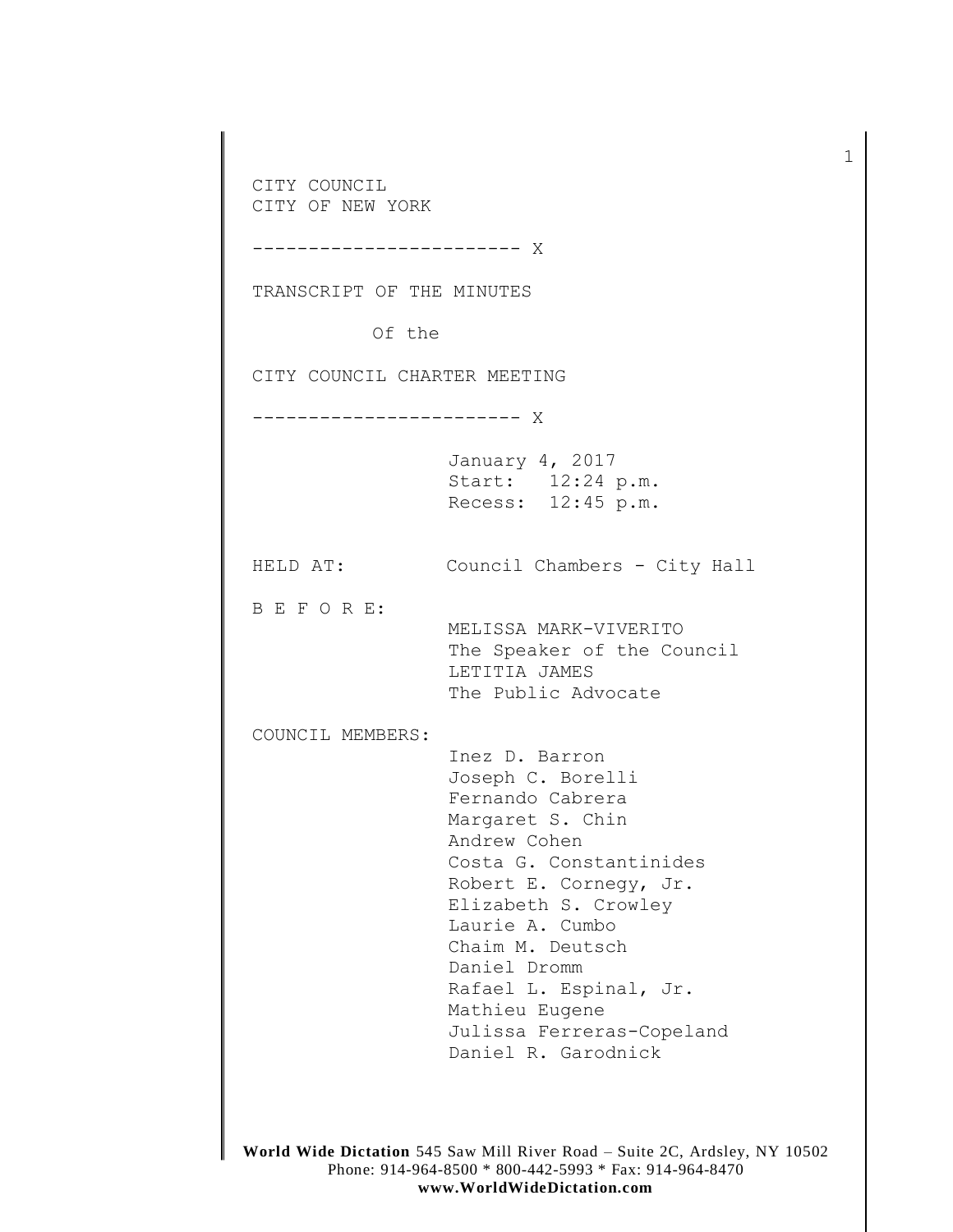| COUNCIL MEMBERS: | (CONTINUED)<br>Vincent J. Gentile<br>Vanessa L. Gibson<br>David G. Greenfield<br>Barry S. Grodenchik<br>Corey D. Johnson<br>Ben Kallos<br>Andy L. King<br>Peter A. Koo<br>Karen Koslowitz<br>Rory I. Lancman<br>Brad S. Lander<br>Stephen T. Levin<br>Mark Levine<br>Alan N. Maisel<br>Steven Matteo<br>Darlene Mealy<br>Carlos Menchaca<br>Rosie Mendez<br>I. Daneek Miller<br>Annabel Palma<br>Antonio Reynoso<br>Donovan J. Richards<br>Ydanis A. Rodriguez<br>Deborah L. Rose<br>Helen K. Rosenthal<br>Ritchie J. Torres<br>Mark Treyger<br>Eric A. Ulrich<br>James Vacca<br>Paul A. Vallone<br>James G. Van Bramer<br>Jumaane D. Williams |
|------------------|------------------------------------------------------------------------------------------------------------------------------------------------------------------------------------------------------------------------------------------------------------------------------------------------------------------------------------------------------------------------------------------------------------------------------------------------------------------------------------------------------------------------------------------------------------------------------------------------------------------------------------------------|
|                  | Ruben Wills                                                                                                                                                                                                                                                                                                                                                                                                                                                                                                                                                                                                                                    |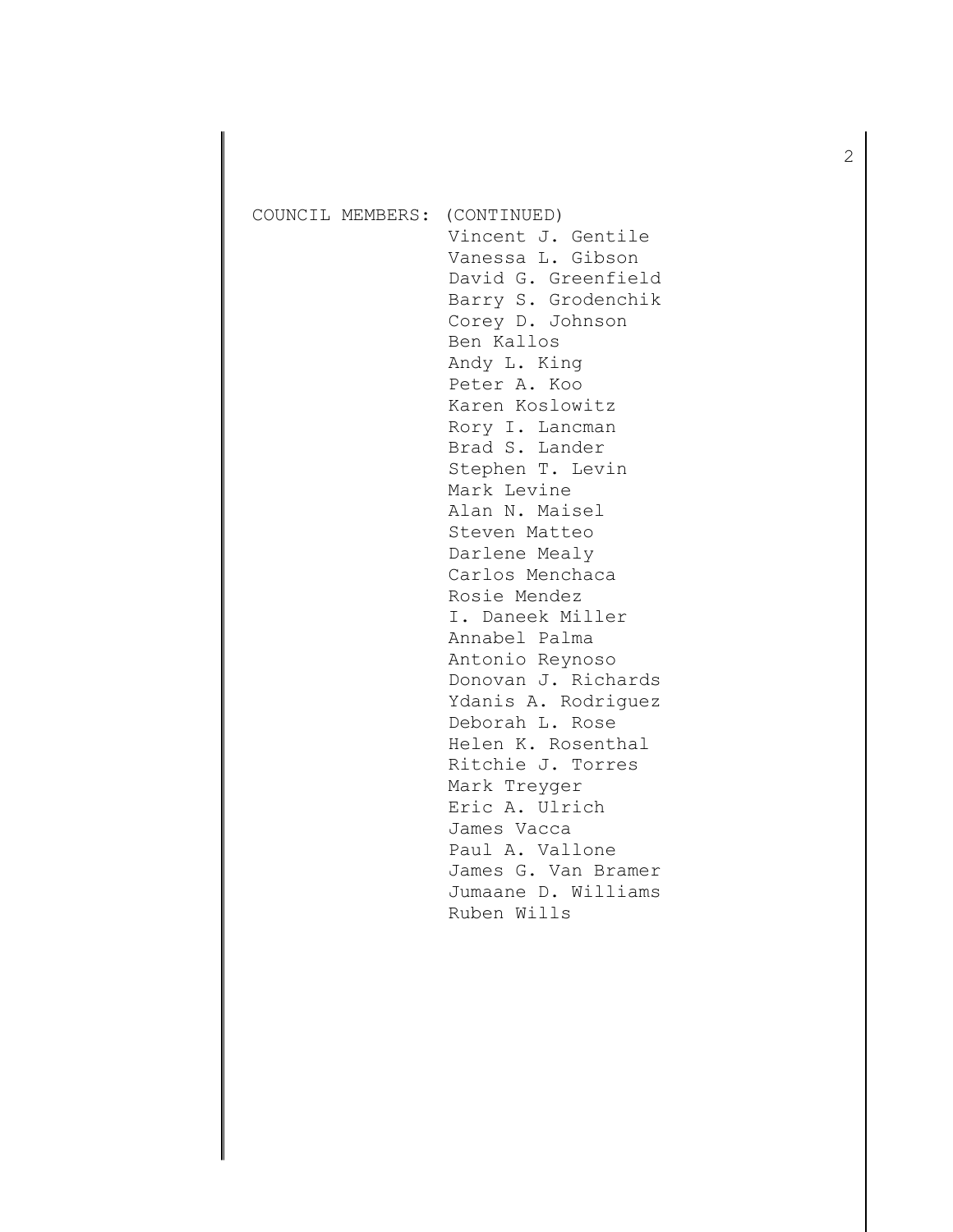A P P E A R A N C E S (CONTINUED)

Rev. Michael Easterling [sp?] Municipal Community Church of New York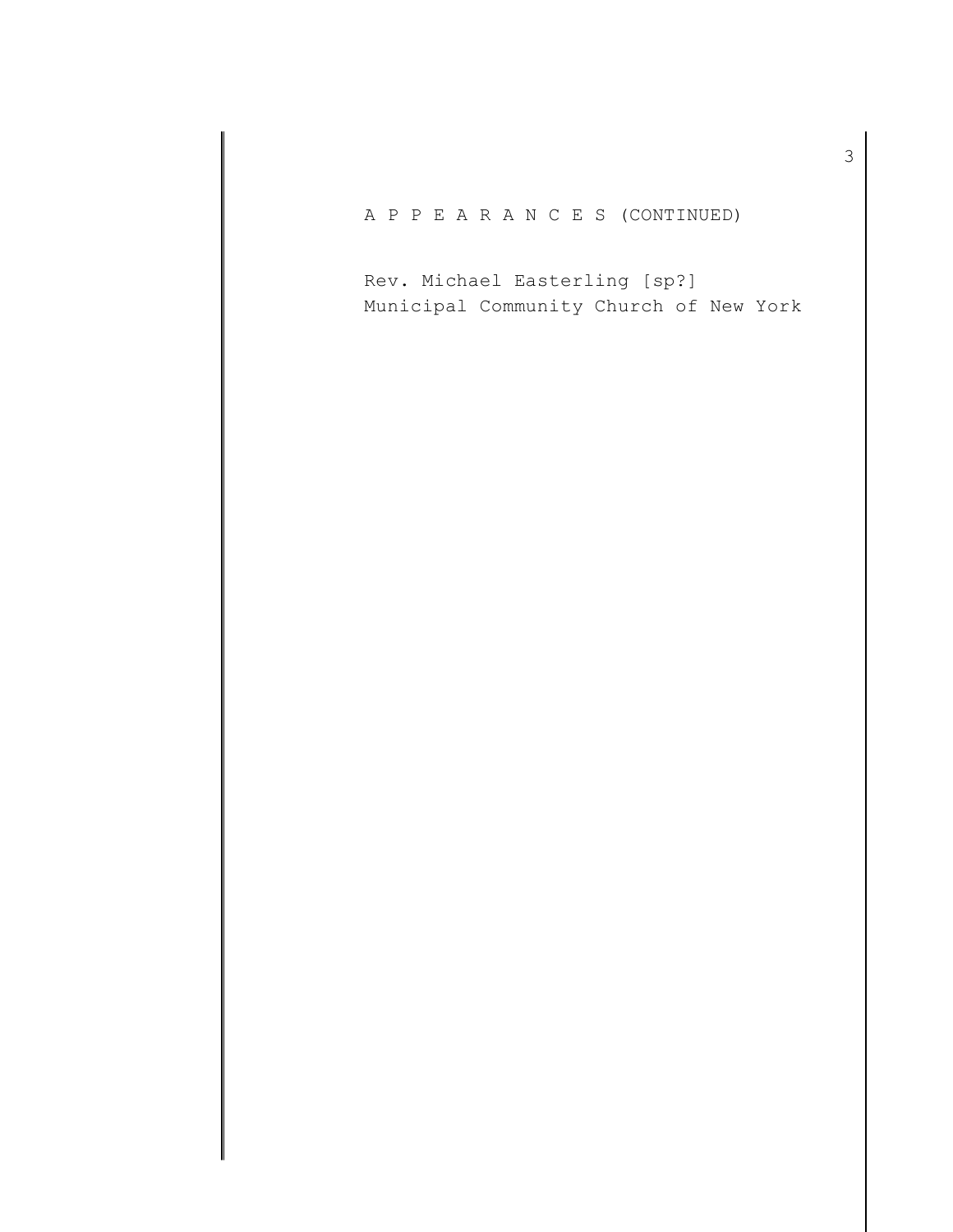| 1<br>$\overline{4}$<br>CITY COUNCIL CHARTER MEETING<br>2<br>TRANSCRIPTION NOTE: Foreign language<br>3<br>time stamps -- Speaker Mark-Viverito [00:11:46];<br>Deutsch [00:14:33]; Vallone [00:16:21]; Koo<br>4<br>5<br>[00:20:30]<br>SERGEANT AT ARMS:  Employees, please<br>6<br>7<br>leave the main floor of the chambers. There is<br>8<br>additional seating upstairs in the balcony. Thank<br>9<br>you. Madam Public Advocate.<br>10<br>PUBLIC ADVOCATE JAMES: Thank you. May<br>11<br>everyone please have their seats. [gavel]<br>12<br>[background comments]<br>13<br>PUBLIC ADVOCATE JAMES: Members, please<br>14<br>take their seats. [background comments] Quiet in<br>15<br>the chamber, please. Quiet in the chambers.<br>16<br>[background comments] May we please close the door<br>17<br>in the back?<br>18<br>All rise for the Pledge of Allegiance.<br>19<br>SERGEANT AT ARMS: All rise.<br>20<br>[collective Pledge of Allegiance]<br>21<br>PUBLIC ADVOCATE JAMES: Please be seated.<br>22<br>Roll call.<br>23<br>CITY CLERK: Barron.<br>24<br>COUNCIL MEMBER BARRON: Present.<br>25<br>PUBLIC ADVOCATE JAMES: Shhhh |  |
|----------------------------------------------------------------------------------------------------------------------------------------------------------------------------------------------------------------------------------------------------------------------------------------------------------------------------------------------------------------------------------------------------------------------------------------------------------------------------------------------------------------------------------------------------------------------------------------------------------------------------------------------------------------------------------------------------------------------------------------------------------------------------------------------------------------------------------------------------------------------------------------------------------------------------------------------------------------------------------------------------------------------------------------------------------------------------------------------------------------------------------------|--|
|                                                                                                                                                                                                                                                                                                                                                                                                                                                                                                                                                                                                                                                                                                                                                                                                                                                                                                                                                                                                                                                                                                                                        |  |
|                                                                                                                                                                                                                                                                                                                                                                                                                                                                                                                                                                                                                                                                                                                                                                                                                                                                                                                                                                                                                                                                                                                                        |  |
|                                                                                                                                                                                                                                                                                                                                                                                                                                                                                                                                                                                                                                                                                                                                                                                                                                                                                                                                                                                                                                                                                                                                        |  |
|                                                                                                                                                                                                                                                                                                                                                                                                                                                                                                                                                                                                                                                                                                                                                                                                                                                                                                                                                                                                                                                                                                                                        |  |
|                                                                                                                                                                                                                                                                                                                                                                                                                                                                                                                                                                                                                                                                                                                                                                                                                                                                                                                                                                                                                                                                                                                                        |  |
|                                                                                                                                                                                                                                                                                                                                                                                                                                                                                                                                                                                                                                                                                                                                                                                                                                                                                                                                                                                                                                                                                                                                        |  |
|                                                                                                                                                                                                                                                                                                                                                                                                                                                                                                                                                                                                                                                                                                                                                                                                                                                                                                                                                                                                                                                                                                                                        |  |
|                                                                                                                                                                                                                                                                                                                                                                                                                                                                                                                                                                                                                                                                                                                                                                                                                                                                                                                                                                                                                                                                                                                                        |  |
|                                                                                                                                                                                                                                                                                                                                                                                                                                                                                                                                                                                                                                                                                                                                                                                                                                                                                                                                                                                                                                                                                                                                        |  |
|                                                                                                                                                                                                                                                                                                                                                                                                                                                                                                                                                                                                                                                                                                                                                                                                                                                                                                                                                                                                                                                                                                                                        |  |
|                                                                                                                                                                                                                                                                                                                                                                                                                                                                                                                                                                                                                                                                                                                                                                                                                                                                                                                                                                                                                                                                                                                                        |  |
|                                                                                                                                                                                                                                                                                                                                                                                                                                                                                                                                                                                                                                                                                                                                                                                                                                                                                                                                                                                                                                                                                                                                        |  |
|                                                                                                                                                                                                                                                                                                                                                                                                                                                                                                                                                                                                                                                                                                                                                                                                                                                                                                                                                                                                                                                                                                                                        |  |
|                                                                                                                                                                                                                                                                                                                                                                                                                                                                                                                                                                                                                                                                                                                                                                                                                                                                                                                                                                                                                                                                                                                                        |  |
|                                                                                                                                                                                                                                                                                                                                                                                                                                                                                                                                                                                                                                                                                                                                                                                                                                                                                                                                                                                                                                                                                                                                        |  |
|                                                                                                                                                                                                                                                                                                                                                                                                                                                                                                                                                                                                                                                                                                                                                                                                                                                                                                                                                                                                                                                                                                                                        |  |
|                                                                                                                                                                                                                                                                                                                                                                                                                                                                                                                                                                                                                                                                                                                                                                                                                                                                                                                                                                                                                                                                                                                                        |  |
|                                                                                                                                                                                                                                                                                                                                                                                                                                                                                                                                                                                                                                                                                                                                                                                                                                                                                                                                                                                                                                                                                                                                        |  |
|                                                                                                                                                                                                                                                                                                                                                                                                                                                                                                                                                                                                                                                                                                                                                                                                                                                                                                                                                                                                                                                                                                                                        |  |
|                                                                                                                                                                                                                                                                                                                                                                                                                                                                                                                                                                                                                                                                                                                                                                                                                                                                                                                                                                                                                                                                                                                                        |  |
|                                                                                                                                                                                                                                                                                                                                                                                                                                                                                                                                                                                                                                                                                                                                                                                                                                                                                                                                                                                                                                                                                                                                        |  |
|                                                                                                                                                                                                                                                                                                                                                                                                                                                                                                                                                                                                                                                                                                                                                                                                                                                                                                                                                                                                                                                                                                                                        |  |
|                                                                                                                                                                                                                                                                                                                                                                                                                                                                                                                                                                                                                                                                                                                                                                                                                                                                                                                                                                                                                                                                                                                                        |  |
|                                                                                                                                                                                                                                                                                                                                                                                                                                                                                                                                                                                                                                                                                                                                                                                                                                                                                                                                                                                                                                                                                                                                        |  |
|                                                                                                                                                                                                                                                                                                                                                                                                                                                                                                                                                                                                                                                                                                                                                                                                                                                                                                                                                                                                                                                                                                                                        |  |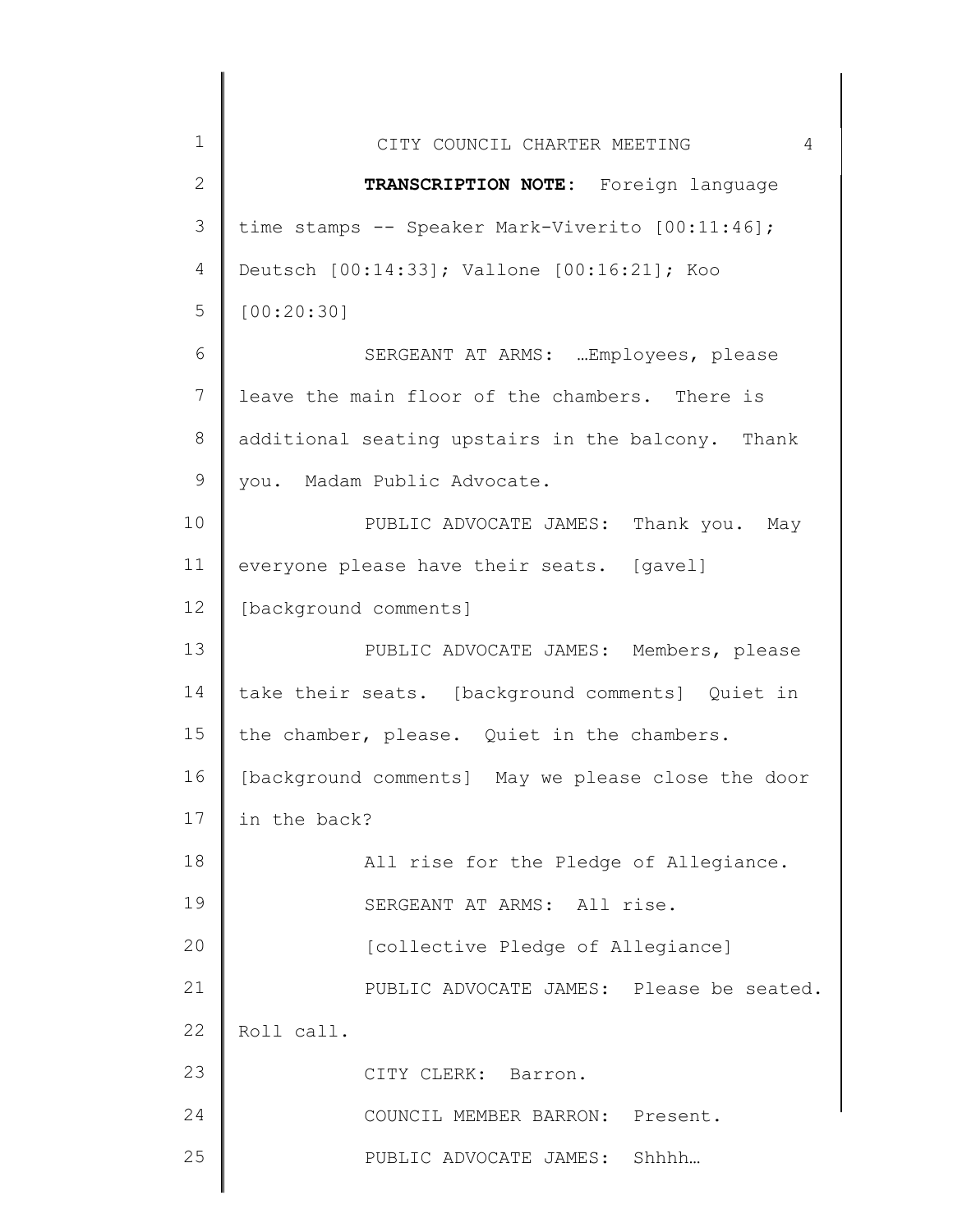| $\mathbf 1$   | 5<br>CITY COUNCIL CHARTER MEETING    |
|---------------|--------------------------------------|
| $\mathbf{2}$  | [background comment]                 |
| 3             | CITY CLERK: Borelli. Cabrera.        |
| 4             | [background comment]                 |
| 5             | COUNCIL MEMBER CABRERA: Here.        |
| 6             | CITY CLERK: Thank you. Chin.         |
| 7             | COUNCIL MEMBER CHIN: Here.           |
| 8             | CITY CLERK: Cohen.                   |
| $\mathcal{G}$ | COUNCIL MEMBER COHEN: Here.          |
| 10            | CITY CLERK: Constantinides.          |
| 11            | COUNCIL MEMBER CONSTANTINIDES: Here. |
| 12            | CITY CLERK: Cornegy.                 |
| 13            | COUNCIL MEMBER CORNEGY: Here.        |
| 14            | CITY CLERK: Crowley.                 |
| 15            | COUNCIL MEMBER CROWLEY: Here.        |
| 16            | CITY CLERK: Cumbo.                   |
| 17            | COUNCIL MEMBER CUMBO: Present.       |
| 18            | CITY CLERK: Deutsch.                 |
| 19            | COUNCIL MEMBER DEUTSCH: Here.        |
| 20            | CITY CLERK: Dromm.                   |
| 21            | COUNCIL MEMBER DROMM: Here.          |
| 22            | CITY CLERK: Espinal. Eugene.         |
| 23            | COUNCIL MEMBER EUGENE: Present.      |
| 24            | CITY CLERK: Ferreras-Copeland.       |
| 25            |                                      |
|               |                                      |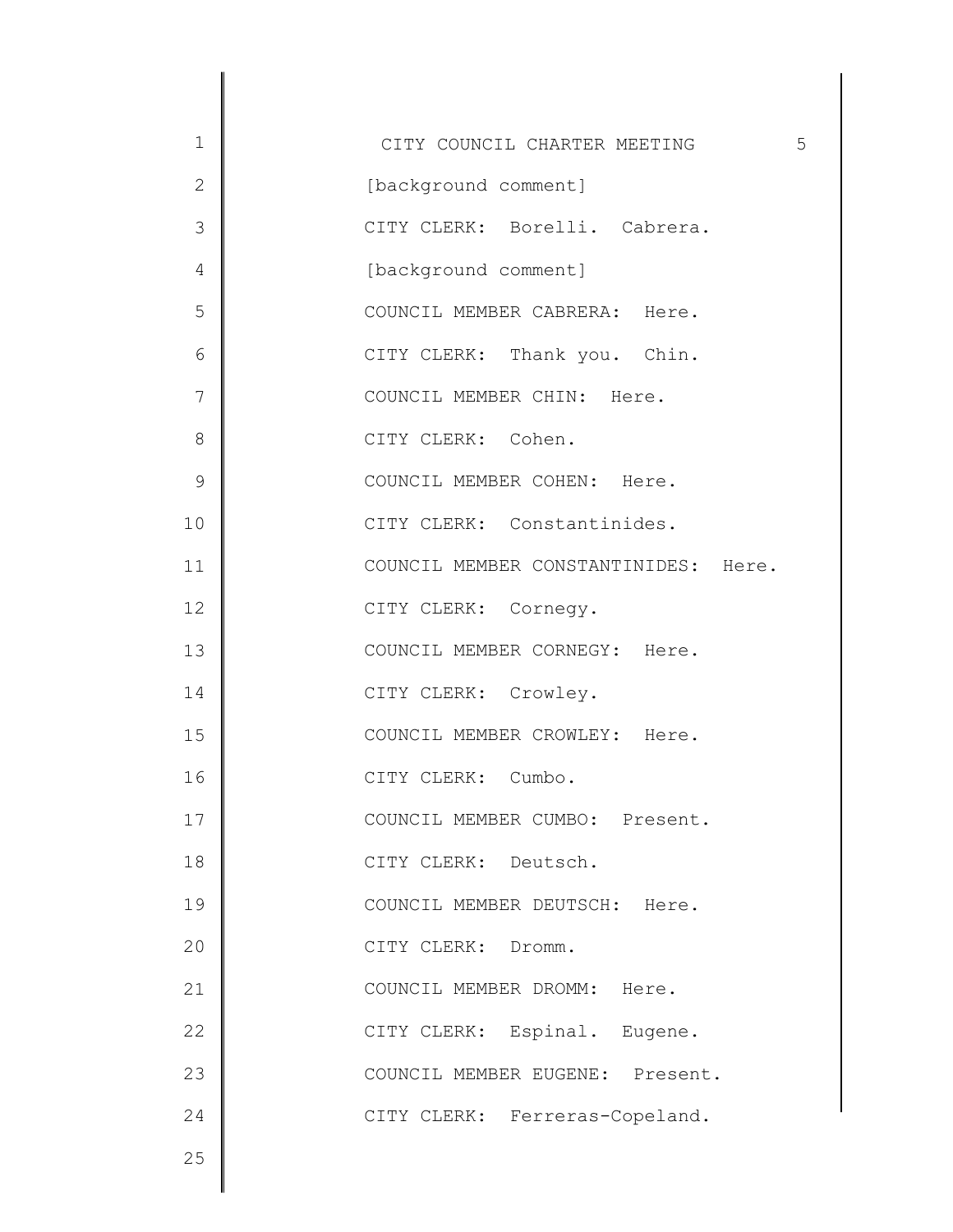| 1            |          | 6<br>CITY COUNCIL CHARTER MEETING      |
|--------------|----------|----------------------------------------|
| $\mathbf{2}$ |          | COUNCIL MEMBER FERRERAS-COPELAND:      |
| 3            | Present. |                                        |
| 4            |          | CITY CLERK: Garodnick.                 |
| 5            |          | COUNCIL MEMBER GARODNICK: Here.        |
| 6            |          | CITY CLERK: Gentile.                   |
| 7            |          | COUNCIL MEMBER GENTILE: I'm here.      |
| 8            |          | CITY CLERK: Gibson. Greenfield.        |
| 9            |          | COUNCIL MEMBER GREENFIELD: Here.       |
| 10           |          | CITY CLERK: Grodenchik.                |
| 11           |          | COUNCIL MEMBER GRODENCHIK: Present.    |
| 12           |          | CITY CLERK: Johnson.                   |
| 13           |          | COUNCIL MEMBER JOHNSON: Here.          |
| 14           |          | CITY CLERK: Kallos.                    |
| 15           |          | COUNCIL MEMBER KALLOS: Here.           |
| 16           |          | CITY CLERK: King.                      |
| 17           |          | COUNCIL MEMBER KING: Present [sic].    |
| 18           |          | CITY CLERK: Koo.                       |
| 19           |          | COUNCIL MEMBER KOO: Here. Happy New    |
| 20           | Year.    |                                        |
| 21           |          | [laughter]                             |
| 22           |          | CITY CLERK: Happy New Year. Koslowitz. |
| 23           |          | COUNCIL MEMBER KOSLOWITZ: Here.        |
| 24           |          | CITY CLERK: Lancman.                   |
| 25           |          | COUNCIL MEMBER LANCMAN: Here.          |
|              |          |                                        |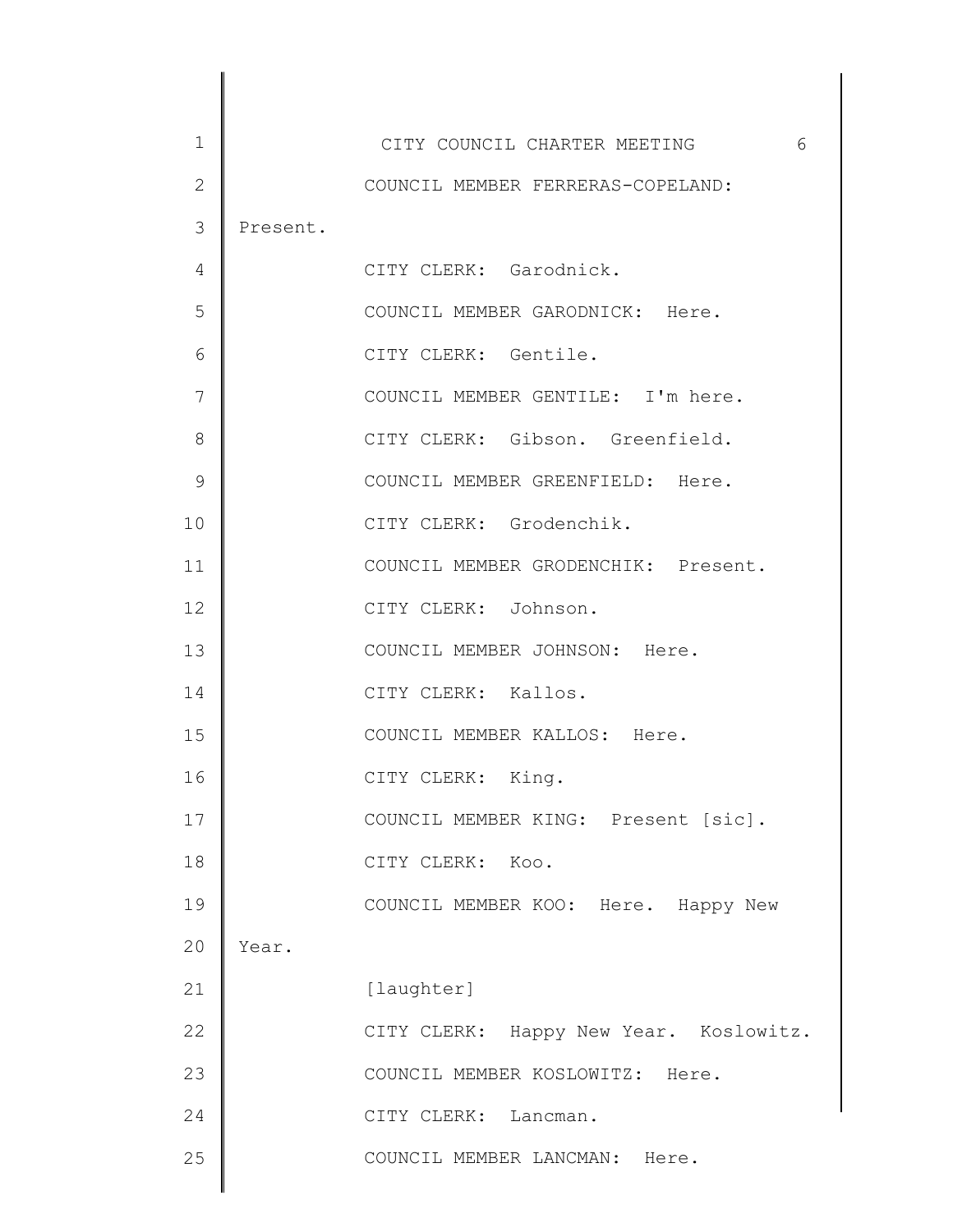| $\mathbf 1$   | $\overline{7}$<br>CITY COUNCIL CHARTER MEETING |
|---------------|------------------------------------------------|
| $\mathbf{2}$  | CITY CLERK: Lander. Levin. Levine.             |
| 3             | COUNCIL MEMBER LEVINE: Here.                   |
| 4             | CITY CLERK: Maisel.                            |
| 5             | COUNCIL MEMBER MAISEL: Here.                   |
| 6             | CITY CLERK: Mealy. Menchaca.                   |
| 7             | COUNCIL MEMBER MENCHACA: Presente.             |
| 8             | CITY CLERK: Mendez.                            |
| $\mathcal{G}$ | COUNCIL MEMBER MENDEZ: Here.                   |
| 10            | CITY CLERK: Miller. Palma.                     |
| 11            | COUNCIL MEMBER PALMA: Here.                    |
| 12            | CITY CLERK: Reynoso.                           |
| 13            | COUNCIL MEMBER REYNOSO: Here.                  |
| 14            | CITY CLERK: Richards.                          |
| 15            | COUNCIL MEMBER RICHARDS: Present.              |
| 16            | CITY CLERK: Rodriquez.                         |
| 17            | COUNCIL MEMBER RODRIGUEZ: Here.                |
| 18            | CITY CLERK: Rose.                              |
| 19            | COUNCIL MEMBER ROSE: Here.                     |
| 20            | CITY CLERK: Rosenthal. Salamanca.              |
| 21            | COUNCIL MEMBER SALAMANCA: Present.             |
| 22            | CITY CLERK: Torres. Treyger.                   |
| 23            | COUNCIL MEMBER TREYGER: Here.                  |
| 24            | CITY CLERK: Ulrich.                            |
| 25            | COUNCIL MEMBER ULRICH: Here.                   |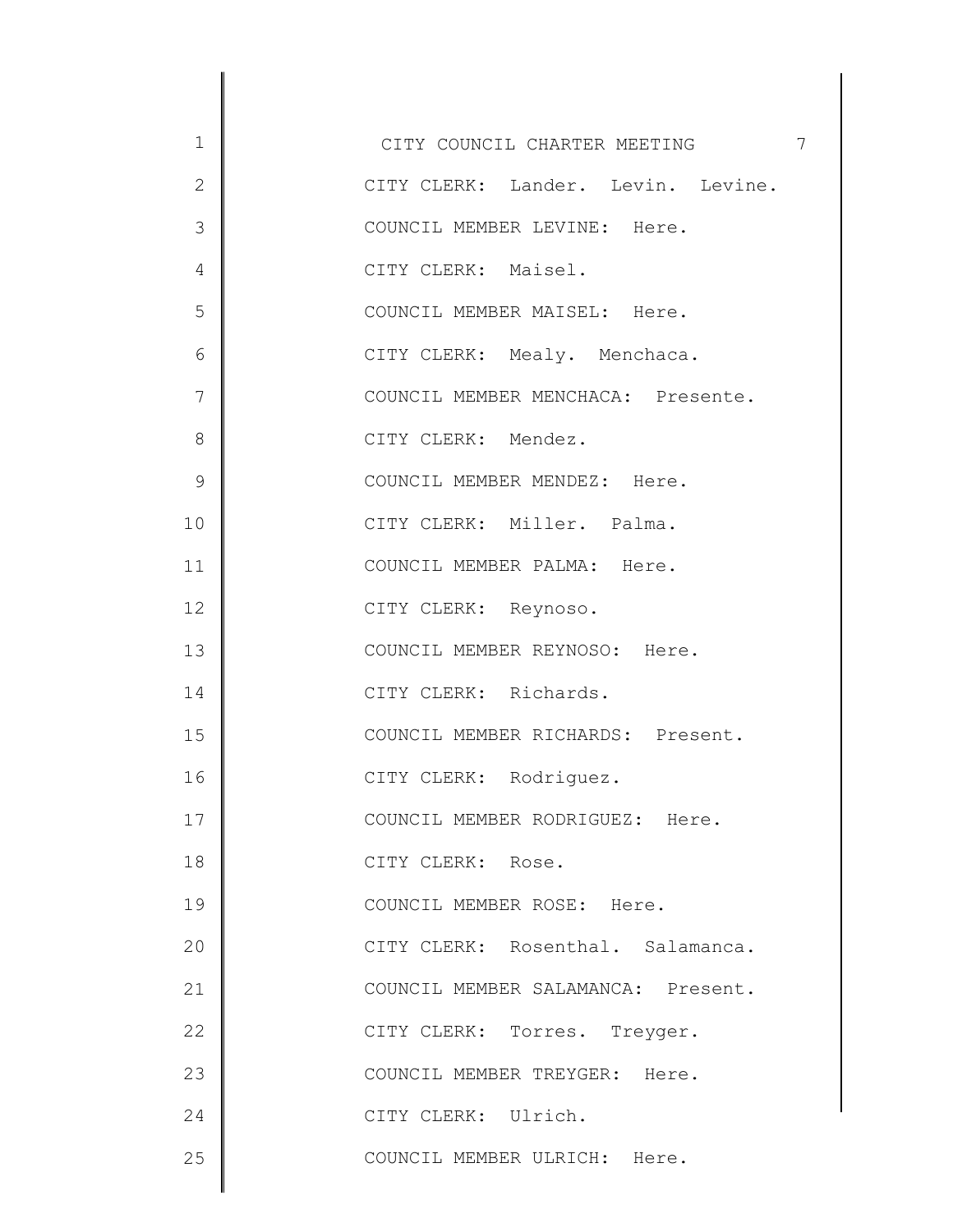1 2 3 4 5 6 7 8 9 10 11 12 13 14 15 16 17 18 19 20 21 22 23 24 25 CITY COUNCIL CHARTER MEETING 8 CITY CLERK: Vacca. COUNCIL MEMBER VACCA: Here. CITY CLERK: Vallone. COUNCIL MEMBER VALLONE: Here. CITY CLERK: Williams. Wills. Matteo. COUNCIL MEMBER MATTEO: Here. CITY CLERK: Van Bramer. COUNCIL MEMBER VAN BRAMER: Here. CITY CLERK: Speaker Mark-Viverito. SPEAKER MARK-VIVERITO: Here. PUBLIC ADVOCATE JAMES: Quiet in the chambers please. SERGEANT AT ARMS: Sit down please. PUBLIC ADVOCATE JAMES: All rise for the invocation, which… [interpose] SERGEANT AT ARMS: All rise. PUBLIC ADVOCATE JAMES: which will be delivered by Michael Easterling, Rev. Michael Easterling, excuse me, from the Metropolitan Community Church of New York at 446 W. 36th Street. Quiet in the chambers please. REV. MICHAEL EASTERLING: I join you today on behalf of the Rev. Elder Pat Bumgardner, Senior Pastor of Metropolitan Community Church of New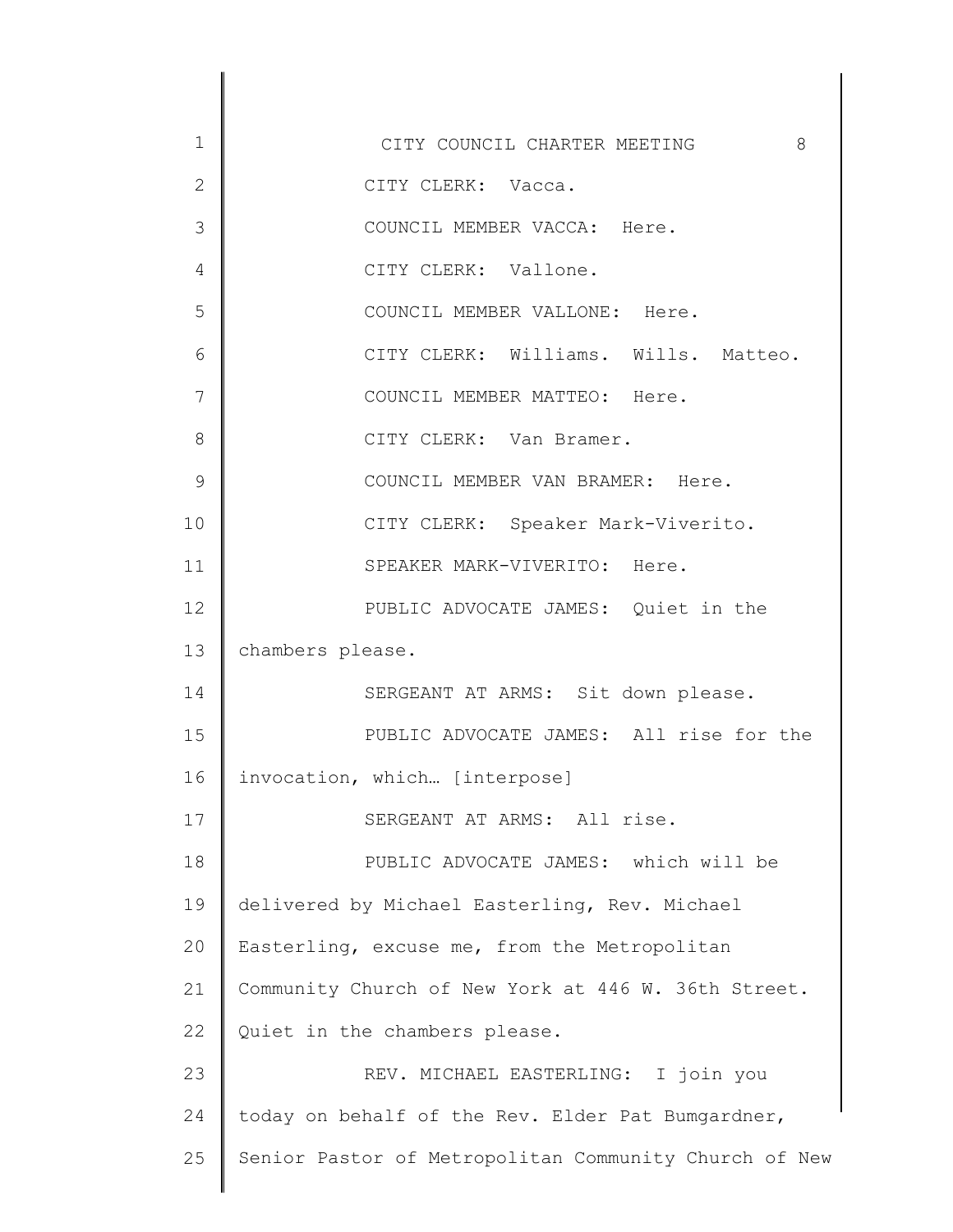1 2 3 4 CITY COUNCIL CHARTER MEETING 9 York, who is unable to attend today due to an unexpected illness, but sends her love and this message.

5 6 7 8 9 10 11 12 13 14 15 16 17 18 19 20 21 22 23 Oh God, thank you for this day and for this governing body gathered here to do the good work of leading our city in the new year. We offer this prayer that you touch their hearts and fill them with your loving spirit to guide them and inspire them. As we enter this new year, let us be joyful and optimistic at the coming of a new start and all the opportunity and promise of 2017. Let us too be aware of the challenges that this year may hold for us as we enter a year of uncertainty. We thank you for this governing body of courage, will and conviction. We lift up their investment in women as leaders, their determined nurturance of women and girls and the elevation of these voices. We thank you for the beautiful diversity in our city reflected by the most diverse Council in our history. We pray that you give them the renewed energy to stand firm in their commitment to our city as a whole, especially the most vulnerable among us.

24 25 Thank you, New York City Council for your courage and resolve in assuring that New York City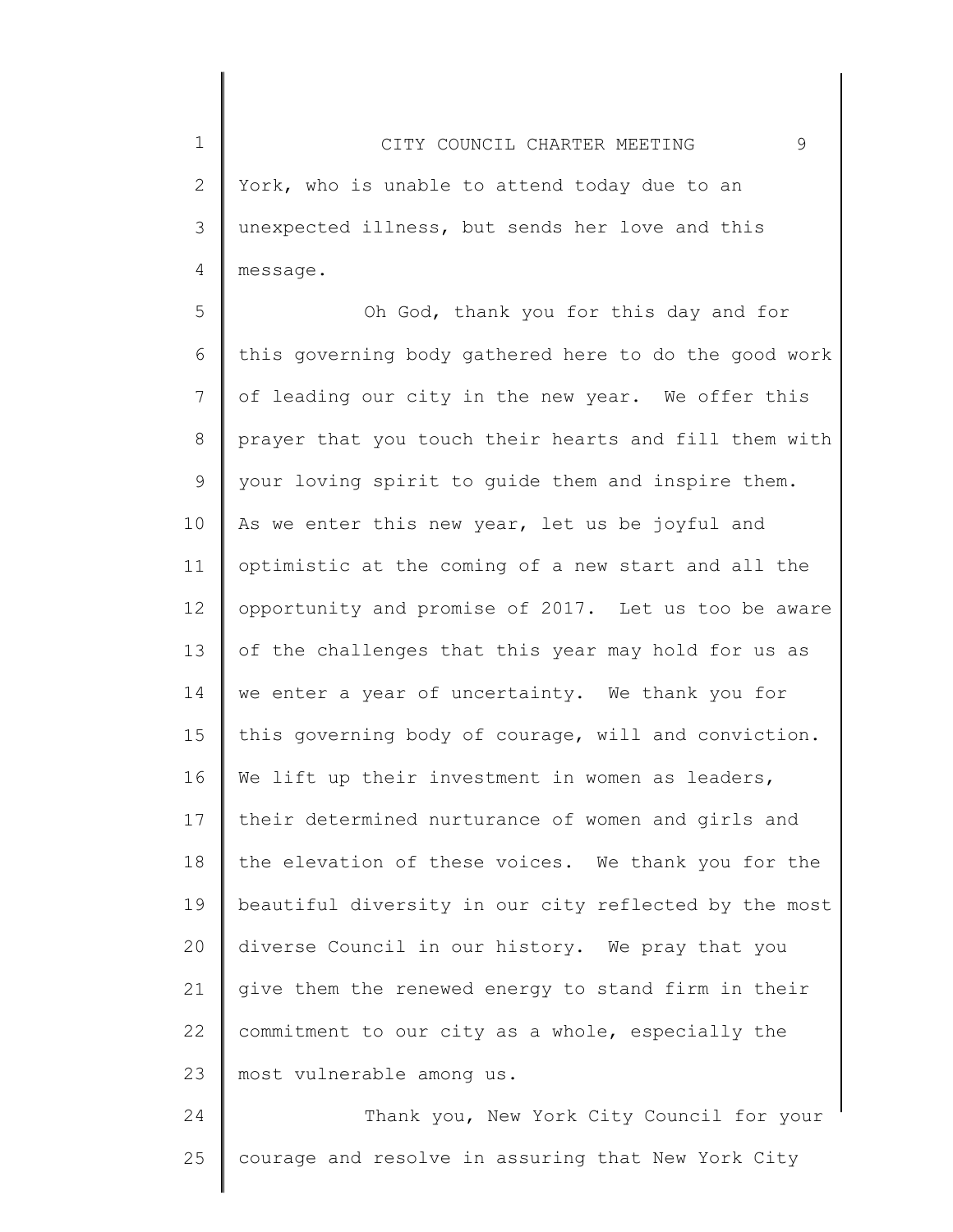| $\mathbf 1$    | 10<br>CITY COUNCIL CHARTER MEETING                    |
|----------------|-------------------------------------------------------|
| $\overline{2}$ | remains a sanctuary for our immigrant, Muslim and     |
| $\mathcal{S}$  | LGBTQ brothers and sisters who live and work among us |
| 4              | and our beloved neighbors. You are helping our city   |
| 5              | and nation relearn the lesson of American greatness;  |
| 6              | that oneness is not about muting our differences, it  |
| $\overline{7}$ | is not about uniformity or conformity; rather, it is  |
| 8              | about reciprocity and mutuality and sharing what we   |
| $\mathcal{G}$  | have with others who may be different from us on the  |
| 10             | outside but bear a strong resemblance on the inside   |
| 11             | as members of the family of God.                      |
| 12             | So today, as we begin this new year and               |
| 13             | begin your work, let us pray that God will continue   |
| 14             | to give you the courage and conviction, the stamina   |
| 15             | and grace it takes to move forward in times of        |
| 16             | challenge and difficulty and serve as a model for the |
| 17             | world what a city of peace with its own diversity     |
| 18             | looks like and how it is governed. May our focus be   |
| 19             | on all we have in common as human beings and our hope |

20 21 22 23 24 25 and prayer be for the day when all people, African American and white people, people of Asian and Hispanic descent, Native Americans and immigrants, all people of every orientation and identity, of every class, culture and creed shall live together in peace; equal not only in the eyes of God, but under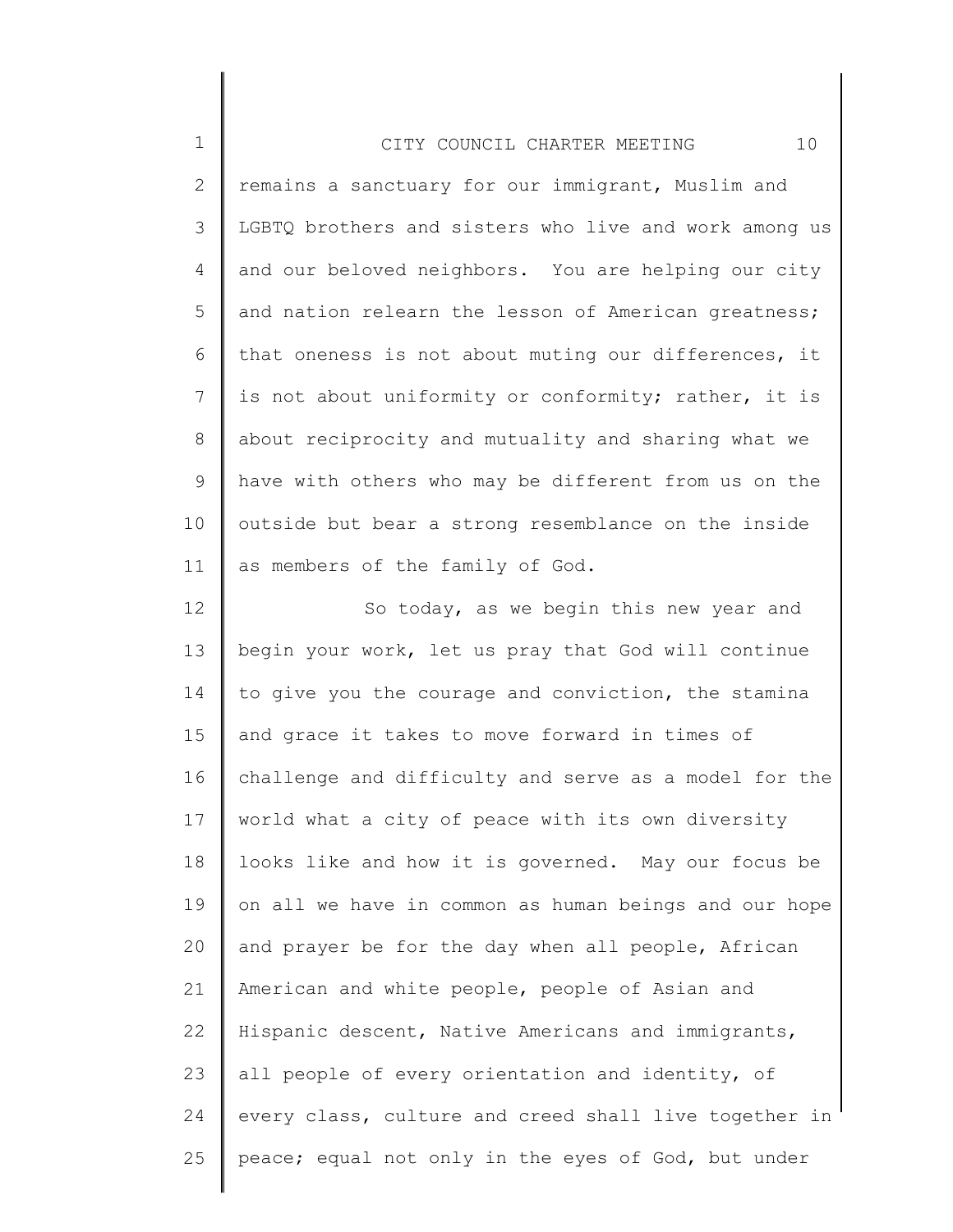| $\mathbf 1$ | 11<br>CITY COUNCIL CHARTER MEETING                    |
|-------------|-------------------------------------------------------|
| 2           | our city's, nation's and world's codes and covenants. |
| 3           | I ask this blessing today in the name of all that is  |
| 4           | good and holy. Amen.                                  |
| 5           | PUBLIC ADVOCATE JAMES: Amen. Please be                |
| 6           | seated. A motion to spread the invocation, Council    |
| 7           | Member Johnson.                                       |
| 8           | COUNCIL MEMBER JOHNSON: Thank you, Pubic              |
| $\mathsf 9$ | Advocate. Happy New Year. I want to thank Rev         |
| 10          | [interpose]                                           |
| 11          | PUBLIC ADVOCATE JAMES: Excuse me Council              |
| 12          | Member. Quiet in the chambers please. [background     |
| 13          | comments] Quiet in the chambers. I apologize,         |
| 14          | Council Member.                                       |
| 15          | COUNCIL MEMBER JOHNSON: Happy New Year.               |
| 16          | I want to thank Rev. Easterling for stepping in for   |
| 17          | Rev. Bumgardner, who unfortunately couldn't be here   |
| 18          | today.                                                |
| 19          | The Metropolitan Community Church of New              |
| 20          | York has been serving New Yorkers, specifically LGBT  |
| 21          | New Yorkers, since 1972; they have been providing a   |
| 22          | spiritual home for the LGBT community in our city;    |
| 23          | they do a lot of work with LGBT youth, they serve     |
| 24          | over 1,000 LGBT runaway homeless youth every single   |
| 25          | year; they have a soup kitchen and they provide meals |
|             |                                                       |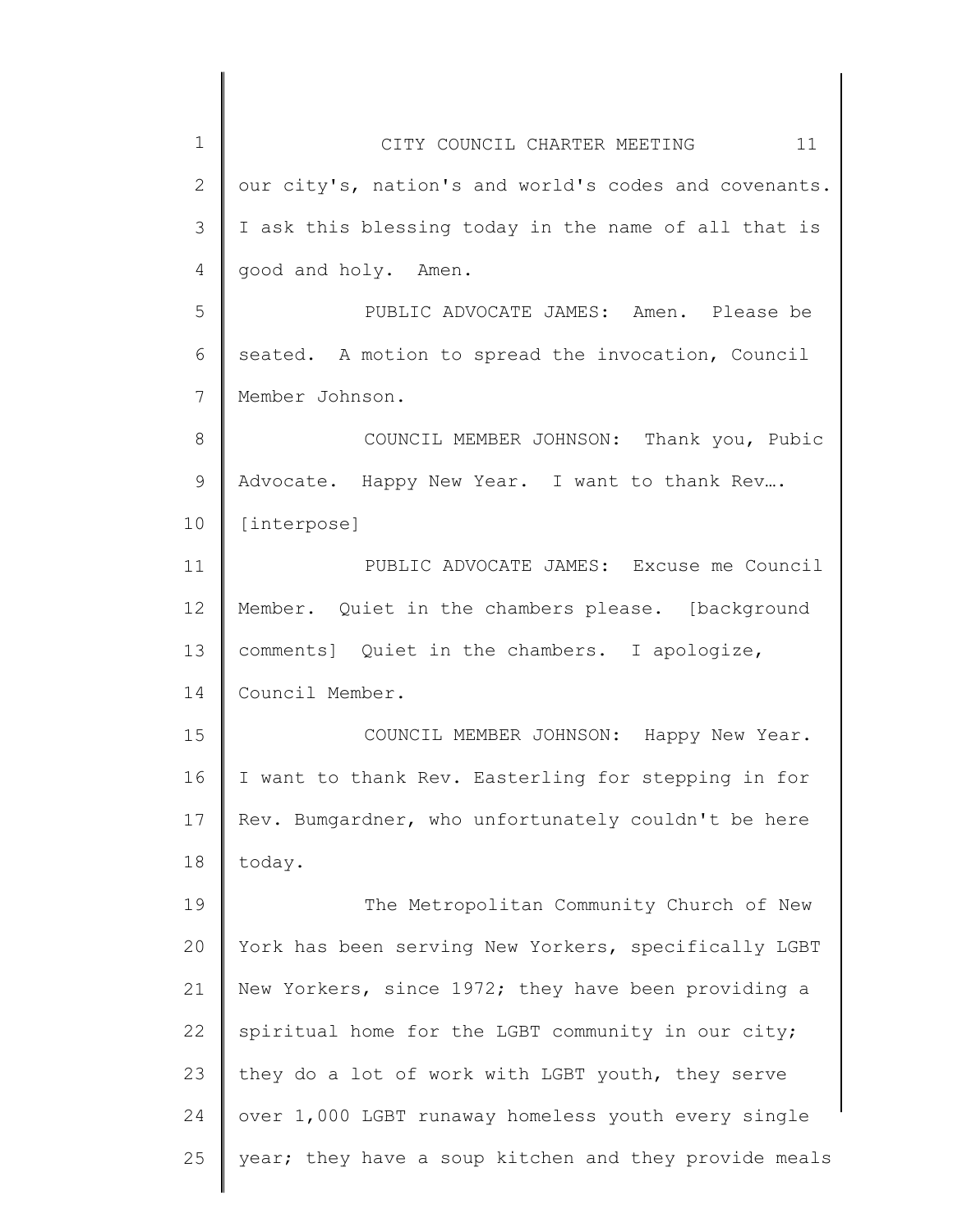| $\mathbf 1$  | 12 <sup>°</sup><br>CITY COUNCIL CHARTER MEETING       |
|--------------|-------------------------------------------------------|
| $\mathbf{2}$ | and they have been an inspiration and a really        |
| 3            | important home in my district. So I'm grateful that   |
| 4            | they are here to start this new year of 2017 and in   |
| 5            | this new year we are going to need organizations that |
| 6            | provide a spiritual home in the potentially difficult |
| 7            | times that lie ahead, and so with that, I make a      |
| 8            | motion to spread the invocation full and upon the     |
| 9            | record.                                               |
| 10           | PUBLIC ADVOCATE JAMES: Thank you.                     |
| 11           | Adoption of Minutes, Council Member Chin.             |
| 12           | COUNCIL MEMBER CHIN: Motion that the                  |
| 13           | Minutes of the Stated Meeting of November 29, 2016 be |
| 14           | adopted as printed. Thank you.                        |
| 15           | PUBLIC ADVOCATE JAMES: Thank you.                     |
| 16           | Messages and papers from the Mayor.                   |
| 17           | COMMITTEE CLERK:<br>None.                             |
| 18           | PUBLIC ADVOCATE JAMES: Communication                  |
| 19           | from City, County and Borough offices.                |
| 20           | COMMITTEE CLERK: None.                                |
| 21           | PUBLIC ADVOCATE JAMES: Petitions and                  |
| 22           | communications.                                       |
| 23           | COMMITTEE CLERK: M 465, Resignation of                |
| 24           | New York City Council Member Inez Dickens.            |
| 25           |                                                       |
|              |                                                       |

 $\begin{array}{c} \hline \end{array}$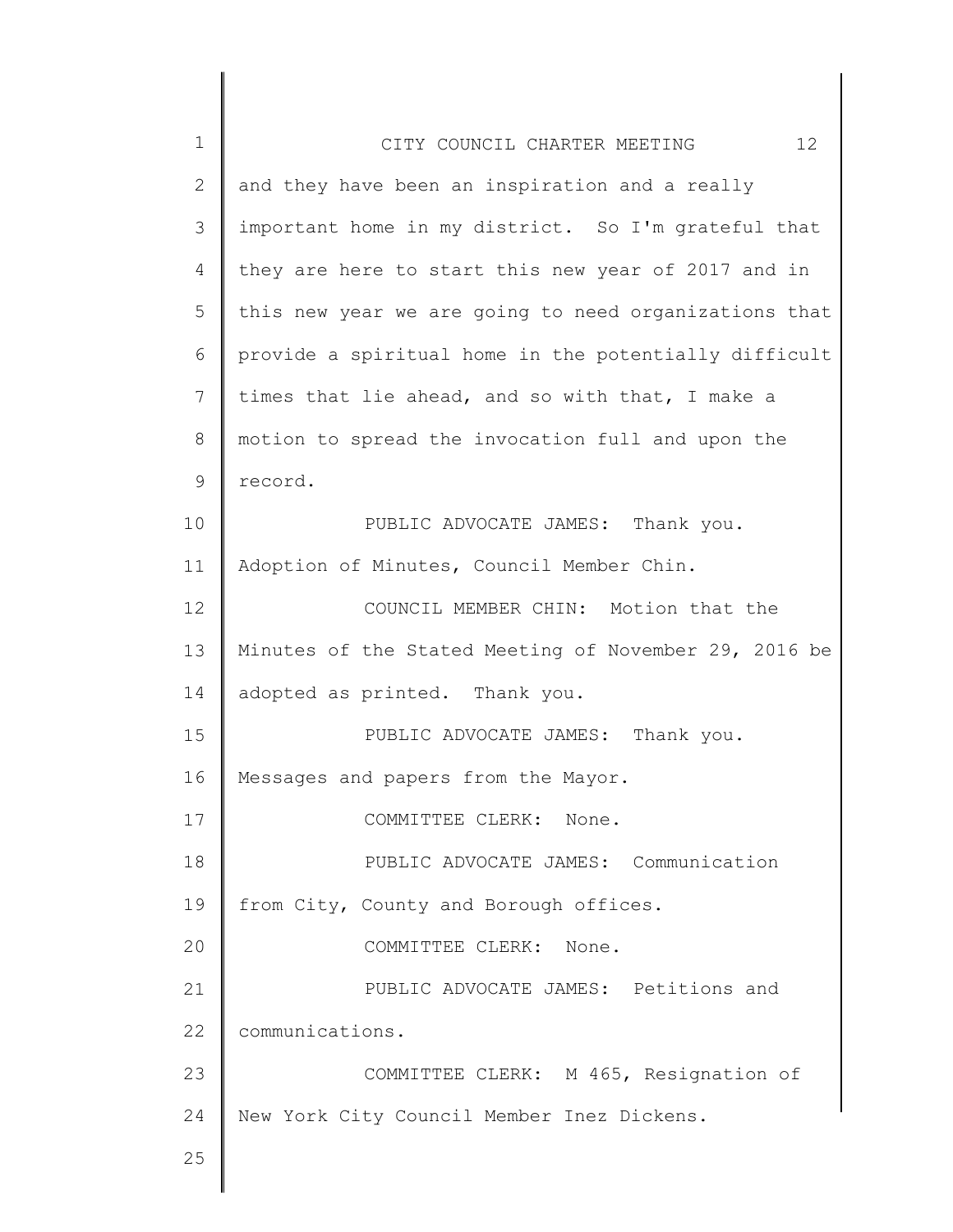| $\mathbf 1$    | 13<br>CITY COUNCIL CHARTER MEETING                    |
|----------------|-------------------------------------------------------|
| $\mathbf 2$    | PUBLIC ADVOCATE JAMES: Quiet in the                   |
| $\mathfrak{Z}$ | [crosstalk]                                           |
| 4              | SPEAKER MARK-VIVERITO: Received                       |
| 5              | Received, ordered, printed and filed.                 |
| 6              | PUBLIC ADVOCATE JAMES: Quiet in the                   |
| 7              | chambers please. Land use call-ups.                   |
| 8              | COMMITTEE CLERK: None.                                |
| $\mathcal{G}$  | PUBLIC ADVOCATE JAMES: Quiet in the                   |
| 10             | chambers. [background comment] As we now hear from    |
| 11             | the Speaker, Melissa Mark-Viverito.                   |
| 12             | SPEAKER MARK-VIVERITO: Thank you, Madam               |
| 13             | Public Advocate. And before I start with my brief     |
| 14             | remarks, obviously we all have heard of the Long      |
| 15             | Island Railroad derailment this morning and I first   |
| 16             | and foremost want to thank all the first responders   |
| 17             | that responded to that; we keep hearing the number of |
| 18             | injured or those hurt is increasing -- I think we're  |
| 19             | at 80 -- thankfully no fatalities, so obviously we do |
| 20             | wish everyone a very speedy recovery and again, thank |
| 21             | all the first responders for their quick attention to |
| 22             | this matter.                                          |
| 23             | So having said that, I want to say good               |
| 24             | afternoon to everybody and welcome to the City        |
| 25             | Council Charter Meeting, our first meeting of 2017.   |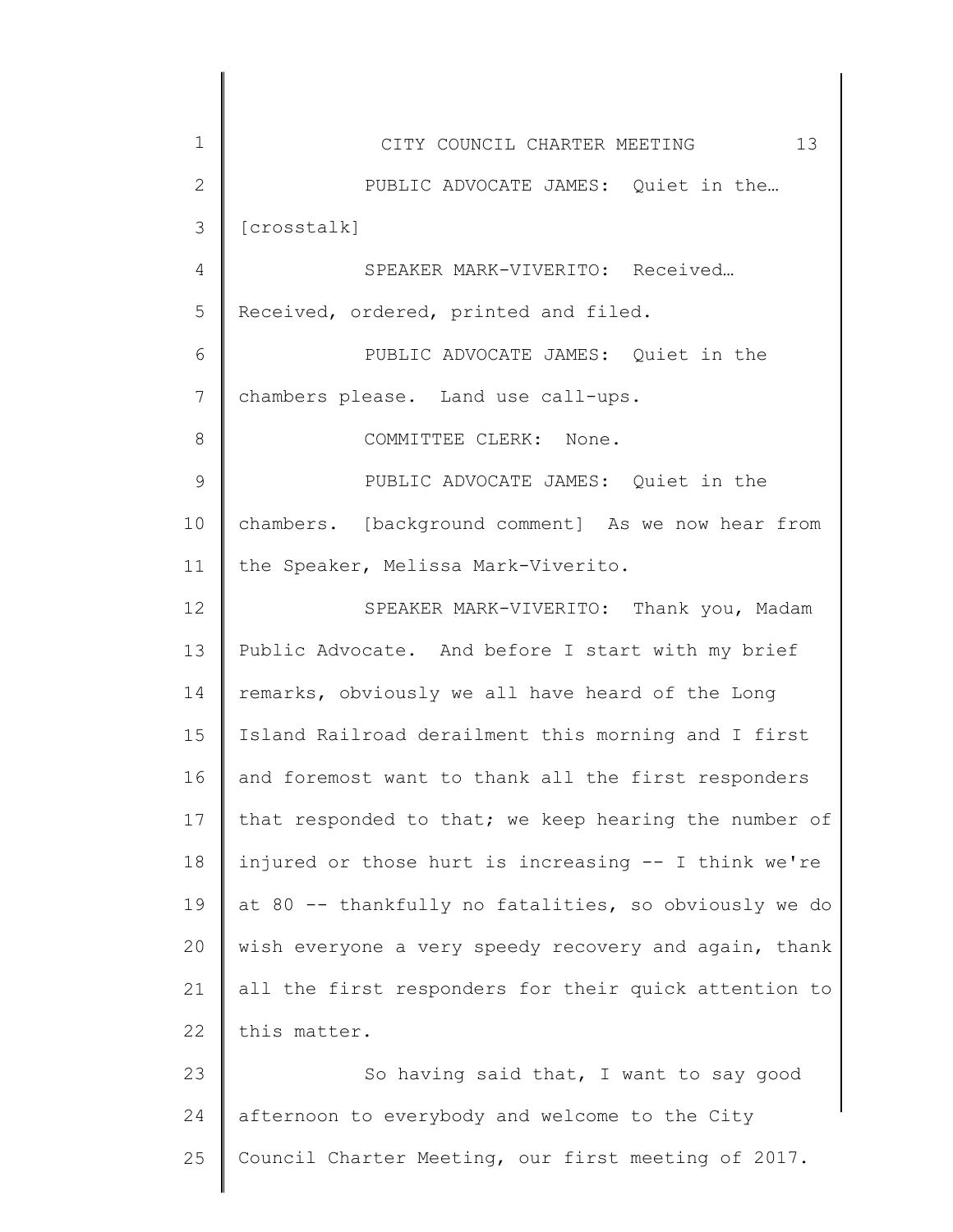| $\mathbf 1$    | 14<br>CITY COUNCIL CHARTER MEETING                    |
|----------------|-------------------------------------------------------|
| $\overline{2}$ | So with that, Feliz Ano Nuevo, Happy New Year to      |
| 3              | everyone, and I hope -- normally we might say you've  |
| $\overline{4}$ | had a wonderful, happy and healthy holiday, but those |
| 5              | of us that are Latinos and celebrate Three Kings Day, |
| 6              | that is so yet to come, so I hope everyone is having  |
| 7              | a wonderful holiday season. And over the last three   |
| 8              | years we've supported immigrant communities, we've    |
| $\mathsf 9$    | expanded our police force, we've launched the         |
| 10             | nation's first Young Women's Initiative and done more |
| 11             | to move our criminal justice system forward than any  |
| 12             | other municipality in this nation, and as we usher in |
| 13             | 2017 with a renewed commitment to protecting and      |
| 14             | uplifting all [interpose]                             |
| 15             | PUBLIC ADVOCATE JAMES: Shhhh                          |
| 16             | SPEAKER MARK-VIVERITO:<br>New Yorkers                 |
| 17             | across the five boroughs, I really want to thank the  |
| 18             | partnership of every single one of you in making that |
| 19             | a reality.                                            |
| 20             | So when I first became Speaker, an honor              |
| 21             | bestowed to me by all of you in this City Council, I  |
| 22             | vowed to make this the most open, transparent and     |
| 23             | productive Council in our history [interpose]         |
| 24             | Shhhh<br>PUBLIC ADVOCATE JAMES:                       |
| 25             |                                                       |
|                |                                                       |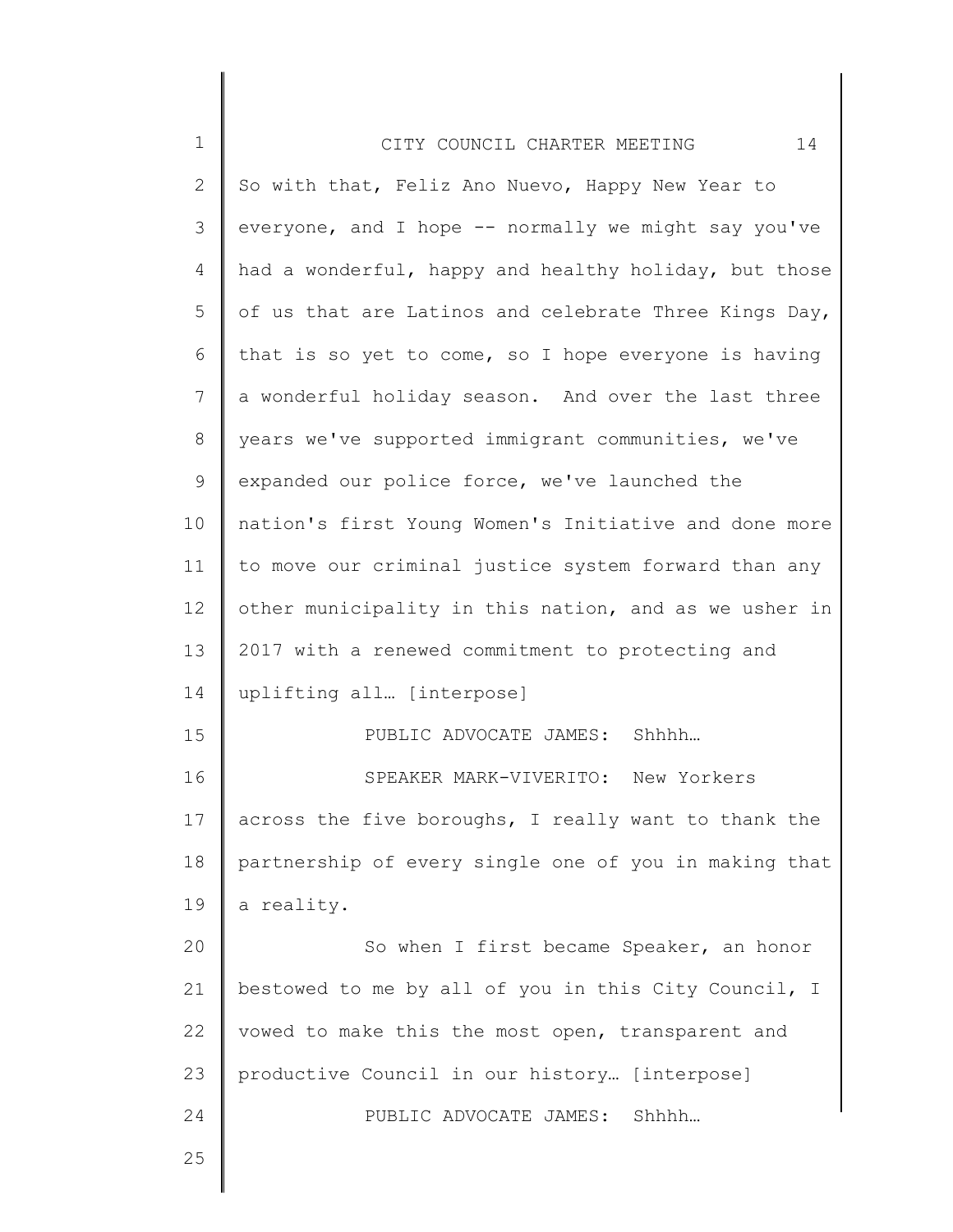| $\mathbf 1$ | 15<br>CITY COUNCIL CHARTER MEETING                               |
|-------------|------------------------------------------------------------------|
| 2           | SPEAKER MARK-VIVERITO: and I believe                             |
| 3           | that we've done just that.                                       |
| 4           | So we've passed and introduced more bills                        |
| 5           | than ever before, we've created new initiatives to               |
| 6           | better support New Yorkers and we have taken the                 |
| 7           | Council all across these five boroughs, so I look                |
| 8           | forward to continuing that all in the work in the                |
| 9           | year ahead. And as many of us -- obviously we are an             |
| 10          | inclusive body -- but there are challenges ahead that            |
| 11          | many of us foresee with this incoming administration;            |
| 12          | we're going to be very vigilant in continuing to                 |
| 13          | support and defend those initiatives that we've                  |
| 14          | embraced and that we have presented moving forward to            |
| 15          | the City and ones that we are proud of in this city.             |
| 16          | So that means that we are a city for everyone, we are            |
| 17          | a city of inclusive, that we value the contributions             |
| 18          | that everyone [background comments] continues to make            |
| 19          | and obviously anyone that is contributing positively             |
| 20          | has a space here in the New York City.                           |
| 21          | So with that I know we have a very short                         |
| 22          | agenda, as we usually do on our Charter Meetings.<br>$\mathbf I$ |
| 23          | first want to say and welcome someone that I've                  |
|             |                                                                  |

24 gotten to know, a young woman, Jeannette Garcia

Alonso, who's visiting here from Puerto Rico, who's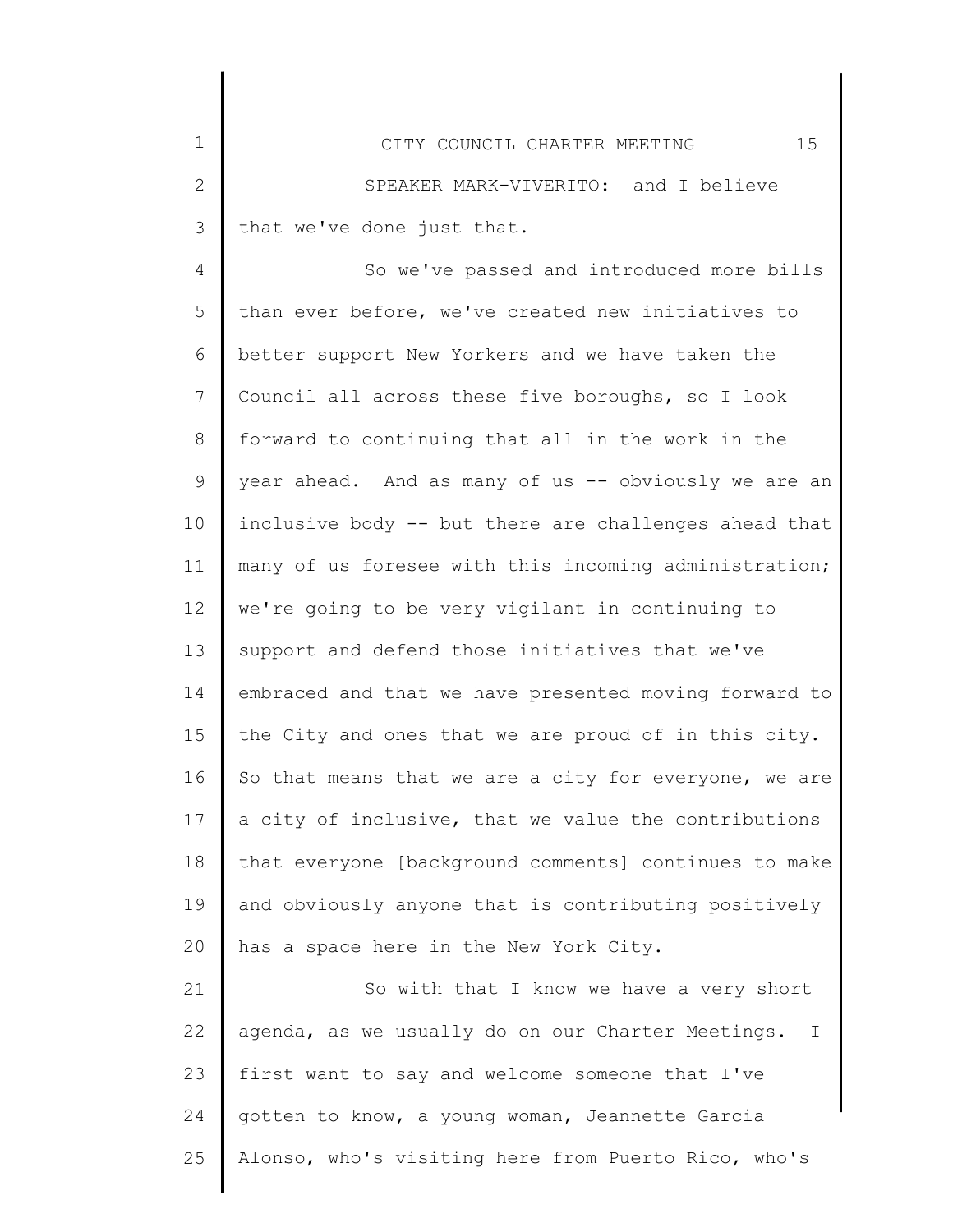| $\mathbf 1$  | 16<br>CITY COUNCIL CHARTER MEETING                    |
|--------------|-------------------------------------------------------|
| $\mathbf{2}$ | sitting right behind Mark Levine; [applause] she's a  |
| 3            | young lawyer, but she's very active in a movement on  |
| 4            | the island that has been organizing against the       |
| 5            | Fiscal Control Board -- something that I support,     |
| 6            | obviously -- [00:11:46 Spanish] she leaves [sic] and  |
| 7            | she's visiting here today, so I welcome her into this |
| 8            | space.                                                |
| 9            | And with that I would like us to get                  |
| 10           | started on the agenda. Again, there are very few      |
| 11           | items on the agenda; one of those items is passing    |
| 12           | [interpose]                                           |
| 13           | PUBLIC ADVOCATE JAMES: Shhhh                          |
| 14           | SPEAKER MARK-VIVERITO: legislation to                 |
| 15           | increase money [interpose] [background comment]       |
| 16           | Guys, this meeting is going to end in like two        |
| 17           | minutes; [background comments] let's keep it down.    |
| 18           | [laughter] So we're going to be passing legislation   |
| 19           | to increase money for a BID in our Majority Leader's  |
| 20           | district, Jimmy Van Bramer, and would like him to say |
| 21           | a few words about that.                               |
| 22           | COUNCIL MEMBER VAN BRAMER: Thank you                  |
| 23           | very much, Madam Speaker. Happy New Year to all of    |
| 24           | you. Very brief, but we are joined by Liz Lusskin,    |
| 25           | the Executive Director of the Long Island City        |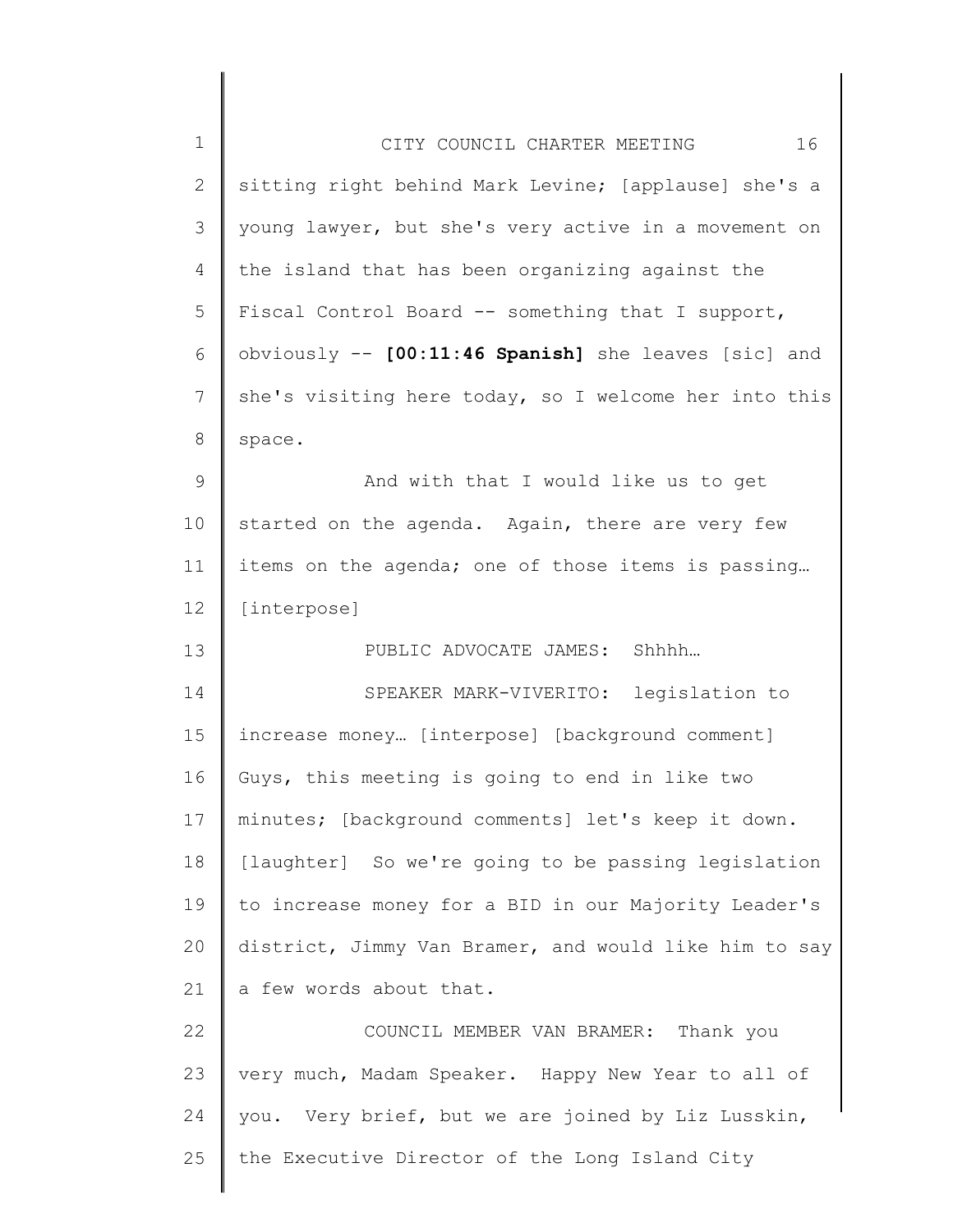| $\mathbf 1$     | 17<br>CITY COUNCIL CHARTER MEETING                    |
|-----------------|-------------------------------------------------------|
| $\mathbf{2}$    | Partnership here today, I want to thank her, welcome  |
| 3               | here and congratulate her and all of the residents    |
| 4               | and business owners of Long Island City for this      |
| 5               | long-awaited, much anticipated BID expansion.         |
| 6               | Obviously Long Island City has grown, perhaps faster  |
| $7\phantom{.0}$ | than just about any other neighborhood, and so the    |
| 8               | services must also grow to meet the demands of those  |
| 9               | who live and work and are raising their families in   |
| 10              | Long Island City; this expansion gets that done. I'm  |
| 11              | very proud to have supported it and urge all of my    |
| 12              | colleagues to join me in supporting this very         |
| 13              | important BID expansion. Thank you.                   |
| 14              | SPEAKER MARK-VIVERITO: Thank you, Jimmy.              |
| 15              | And obviously she's not here, but we did wish her a   |
| 16              | fond farewell at the last Stated Meeting that we had, |
| 17              | but wishing the best to new Assembly Member in the    |
| 18              | State Legislature, Inez Dickens, our former           |
| 19              | colleague, and also to congratulate my new            |
| 20              | Congressman, Adriano Espaillat, for making history    |
| 21              | yesterday and obviously thank -- [interpose, cheers,  |
| 22              | applause] yes -- the outgoing Congressman Charlie     |
| 23              | Rangel for all his wonderful years of service as      |
| 24              | well. And with that, I end the communication of the   |
| 25              | Speaker.                                              |
|                 |                                                       |

║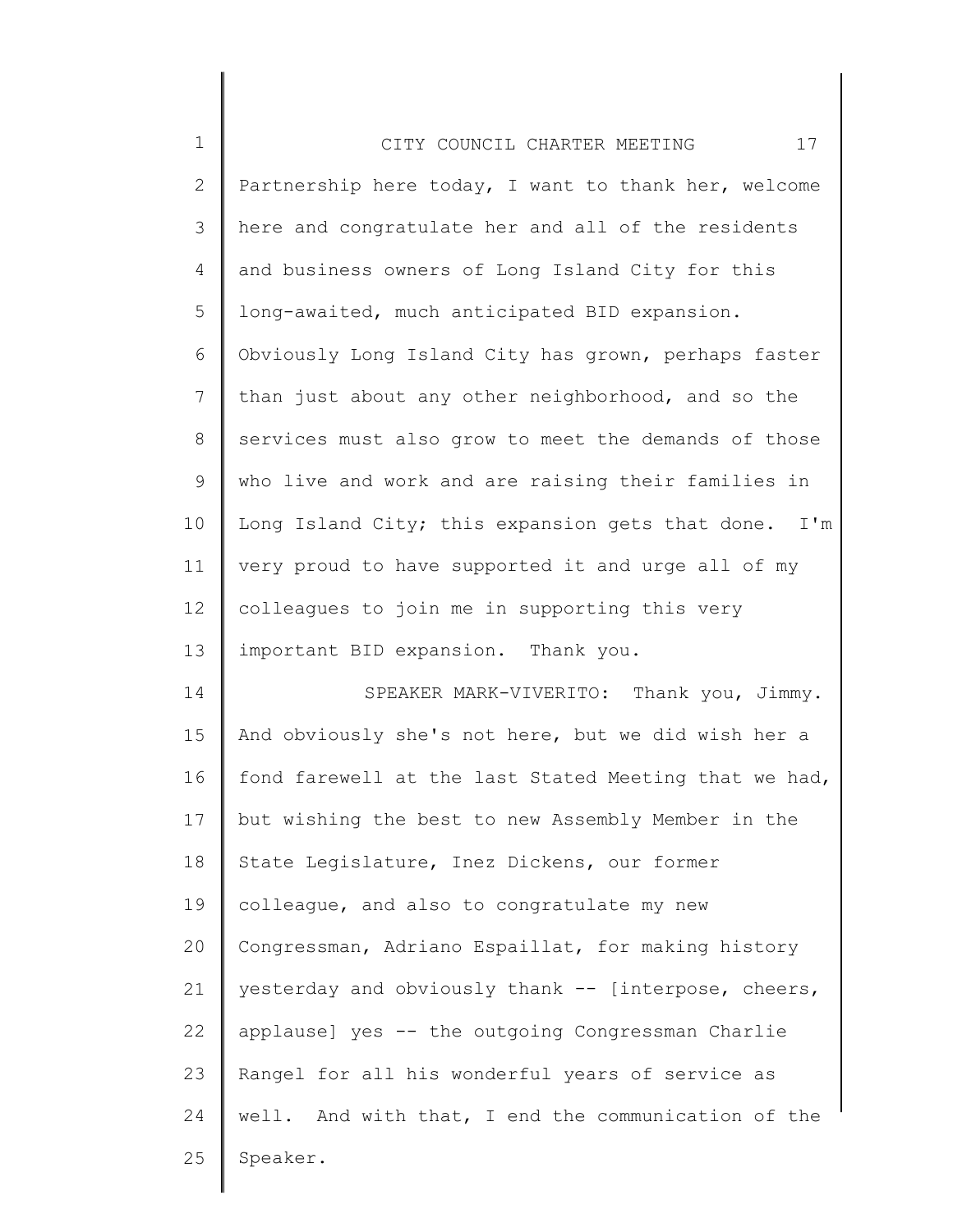| 1            | 18<br>CITY COUNCIL CHARTER MEETING                    |
|--------------|-------------------------------------------------------|
| $\mathbf{2}$ | PUBLIC ADVOCATE JAMES: Thank you.                     |
| 3            | Discussion of General Orders -- seeing none. Report   |
| 4            | of Special Committees.                                |
| 5            | COMMITTEE CLERK: None.                                |
| 6            | PUBLIC ADVOCATE JAMES: Reports of                     |
| 7            | Standing Committees.                                  |
| 8            | COMMITTEE CLERK: Report of the Committee              |
| 9            | on Finance, Int. 1314, [background comments] Queens   |
| 10           | Plaza/Court Square BID.                               |
| 11           | SPEAKER MARK-VIVERITO: Coupled on                     |
| 12           | General Orders.                                       |
| 13           | COMMITTEE CLERK: Preconsidered Int.                   |
| 14           | 1415, Budget Extender.                                |
| 15           | SPEAKER MARK-VIVERITO: Coupled on                     |
| 16           | General Orders with a Message of Necessity.           |
| 17           | COMMITTEE CLERK: On the General Order                 |
| 18           | Calendar, resolution appointing various persons,      |
| 19           | Commissioner of Deeds.                                |
| 20           | SPEAKER MARK-VIVERITO: Coupled on                     |
| 21           | General Orders and at this time I ask for a roll call |
| 22           | on all items of the Coupled General Order Calendar.   |
| 23           | COMMITTEE CLERK: Barron [crosstalk]                   |
| 24           | PUBLIC ADVOCATE JAMES: Quiet down so we               |
| 25           | can hear the roll call, please; I know we've got a    |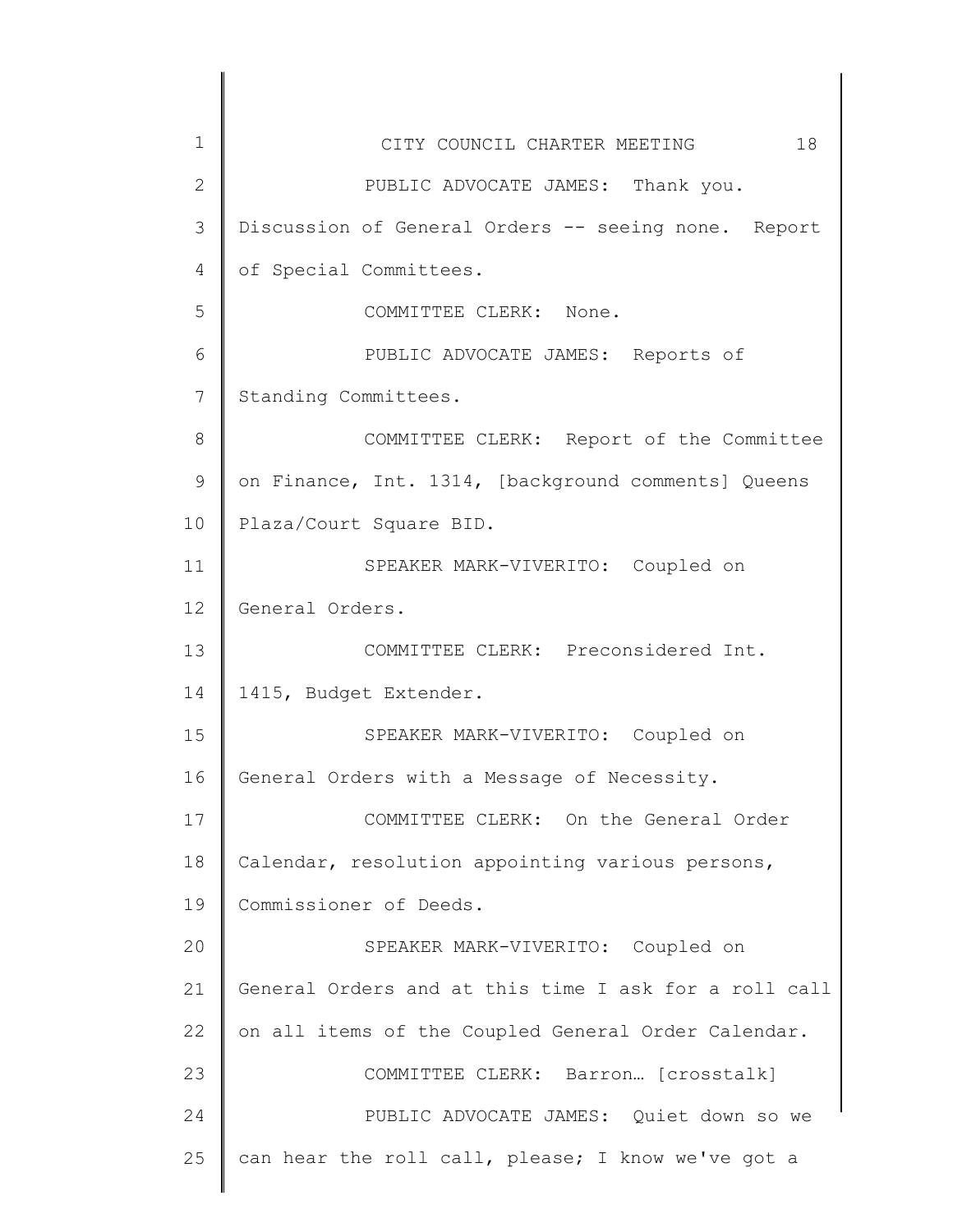| 1  | 19<br>CITY COUNCIL CHARTER MEETING                   |
|----|------------------------------------------------------|
| 2  | reality show in the house; just calm down, everybody |
| 3  | will get their [[background comment] face time.      |
| 4  | [background comments]                                |
| 5  | COMMITTEE CLERK: Barron.                             |
| 6  | COUNCIL MEMBER BARRON: I vote aye.                   |
| 7  | COMMITTEE CLERK: Cabrera.                            |
| 8  | COUNCIL MEMBER CABRERA: Aye.                         |
| 9  | PUBLIC ADVOCATE JAMES: Shhhh                         |
| 10 | COMMITTEE CLERK: Chin.                               |
| 11 | [background comment]                                 |
| 12 | COUNCIL MEMBER CHIN: Aye.                            |
| 13 | COMMITTEE CLERK: Cohen.                              |
| 14 | COUNCIL MEMBER COHEN: Aye.                           |
| 15 | COMMITTEE CLERK: Constantinides.                     |
| 16 | COUNCIL MEMBER CONSTANTINIDES: Aye.                  |
| 17 | COMMITTEE CLERK: Cornegy.                            |
| 18 | COUNCIL MEMBER CORNEGY: Aye.                         |
| 19 | COMMITTEE CLERK: Crowley.                            |
| 20 | COUNCIL MEMBER CROWLEY: Aye.                         |
| 21 | COMMITTEE CLERK: Cumbo.                              |
| 22 | COUNCIL MEMBER CUMBO: Aye.                           |
| 23 | COMMITTEE CLERK: Deutsch.                            |
| 24 | COUNCIL MEMBER DEUTSCH: [00:14:33]                   |
| 25 | Spanish I vote aye on every bill today.              |
|    |                                                      |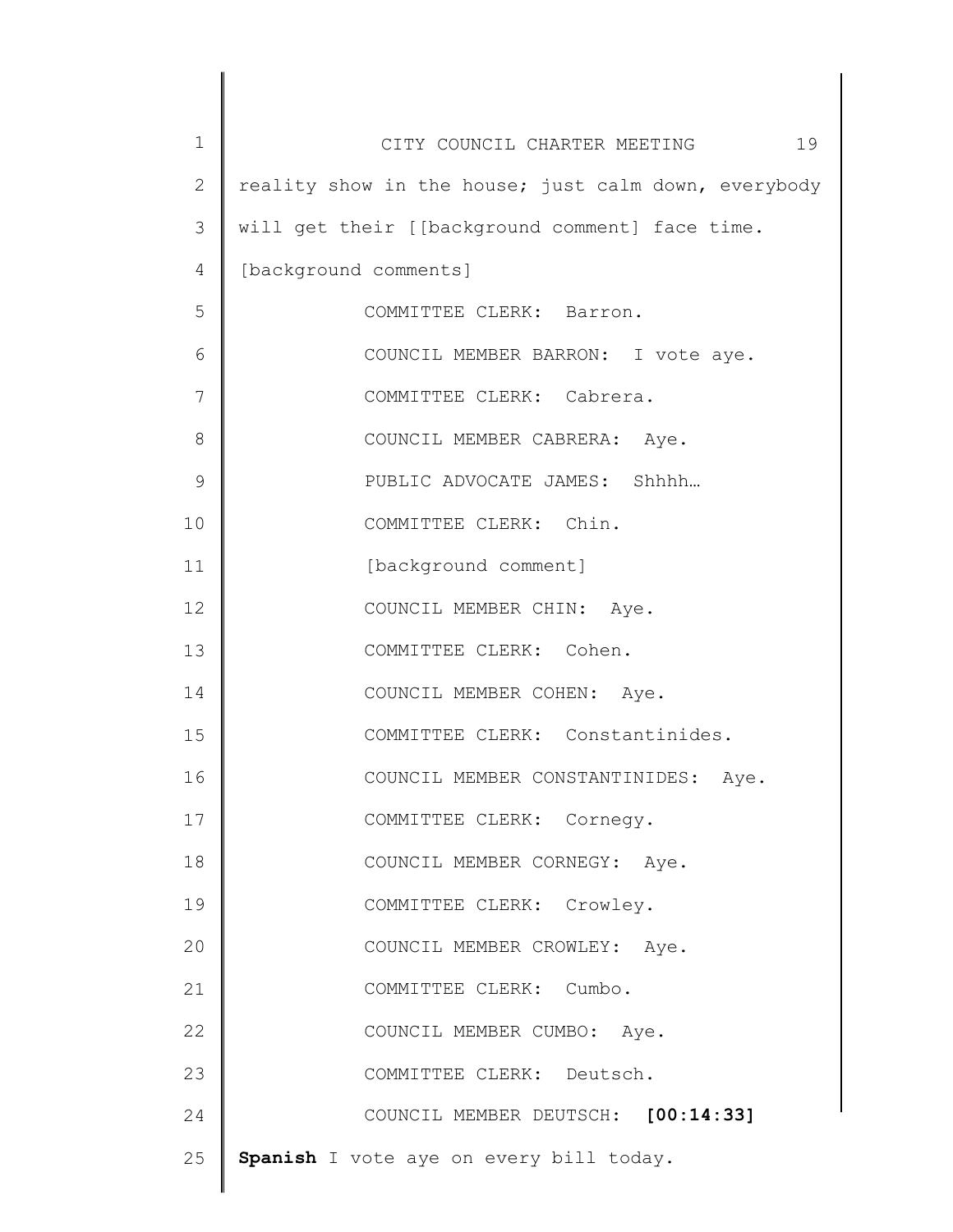| $\mathbf 1$  | CITY COUNCIL CHARTER MEETING<br>20                  |
|--------------|-----------------------------------------------------|
| $\mathbf{2}$ | [background comments]                               |
| 3            | PUBLIC ADVOCATE JAMES: Show-off. Go                 |
| 4            | ahead. Okay.                                        |
| 5            | [laughter]                                          |
| 6            | COMMITTEE CLERK: Dromm.                             |
| 7            | COUNCIL MEMBER DROMM: Aye.                          |
| 8            | COMMITTEE CLERK: Espinal.                           |
| 9            | COUNCIL MEMBER ESPINAL: I vote aye.                 |
| 10           | COMMITTEE CLERK: Eugene.                            |
| 11           | COUNCIL MEMBER EUGENE: Aye.                         |
| 12           | COMMITTEE CLERK: Ferreras-Copeland.                 |
| 13           | COUNCIL MEMBER FERRERAS-COPELAND: Aye.              |
| 14           | COMMITTEE CLERK: Garodnick.                         |
| 15           | COUNCIL MEMBER GARODNICK: Aye.                      |
| 16           | COMMITTEE CLERK: Gentile.                           |
| 17           | COUNCIL MEMBER GENTILE: Aye.                        |
| 18           | COMMITTEE CLERK: Greenfield.                        |
| 19           | COUNCIL MEMBER GREENFIELD: Aye.                     |
| 20           | COMMITTEE CLERK: Grodenchik.                        |
| 21           | COUNCIL MEMBER GRODENCHIK: I want to                |
| 22           | thank my wife Deborah for putting up with me for 25 |
| 23           | years, as of tomorrow and I vote aye on all.        |
| 24           | [background comments] [applause]                    |
| 25           | COMMITTEE CLERK: Johnson.                           |
|              |                                                     |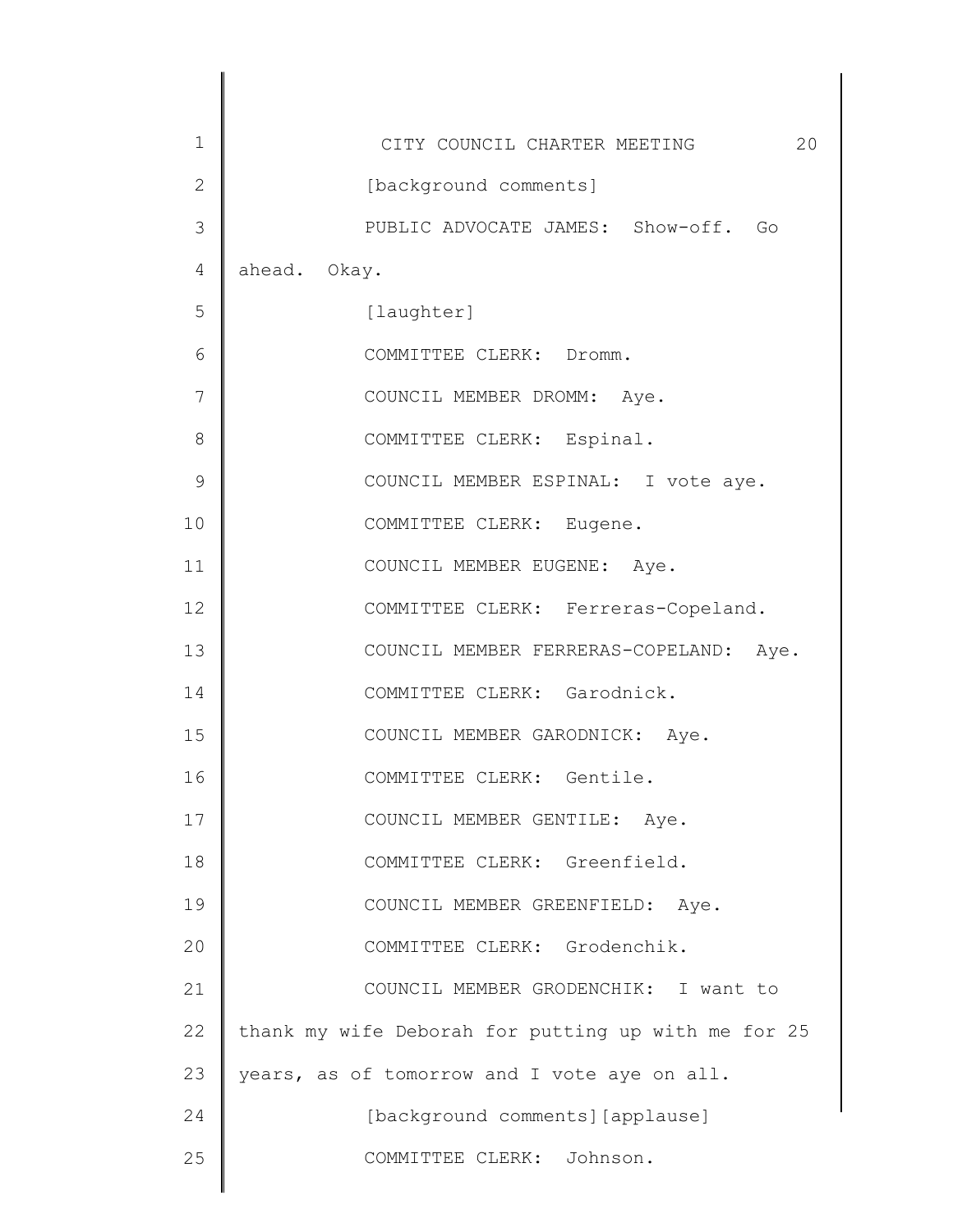1 2 3 4 5 6 7 8 9 10 11 12 13 14 15 16 17 18 19 20 21 22 23 24 25 CITY COUNCIL CHARTER MEETING 21 COUNCIL MEMBER JOHNSON: Aye. COMMITTEE CLERK: Kallos. COUNCIL MEMBER KALLOS: Aye. COMMITTEE CLERK: King. COUNCIL MEMBER KING: Aye on all. COMMITTEE CLERK: Koo. COUNCIL MEMBER KOO: Aye. COMMITTEE CLERK: Koslowitz. COUNCIL MEMBER KOSLOWITZ: Aye. COMMITTEE CLERK: Lancman. COUNCIL MEMBER LANCMAN: Aye. COMMITTEE CLERK: Lander. COUNCIL MEMBER LANDER: Aye. COMMITTEE CLERK: Levine. COUNCIL MEMBER LEVINE: Aye. COMMITTEE CLERK: Maisel. COUNCIL MEMBER MAISEL: Yes. COMMITTEE CLERK: Menchaca. COUNCIL MEMBER MENCHACA: Aye. COMMITTEE CLERK: Mendez. COUNCIL MEMBER MENDEZ: Aye. COMMITTEE CLERK: Palma. COUNCIL MEMBER PALMA: Aye. COMMITTEE CLERK: Reynoso.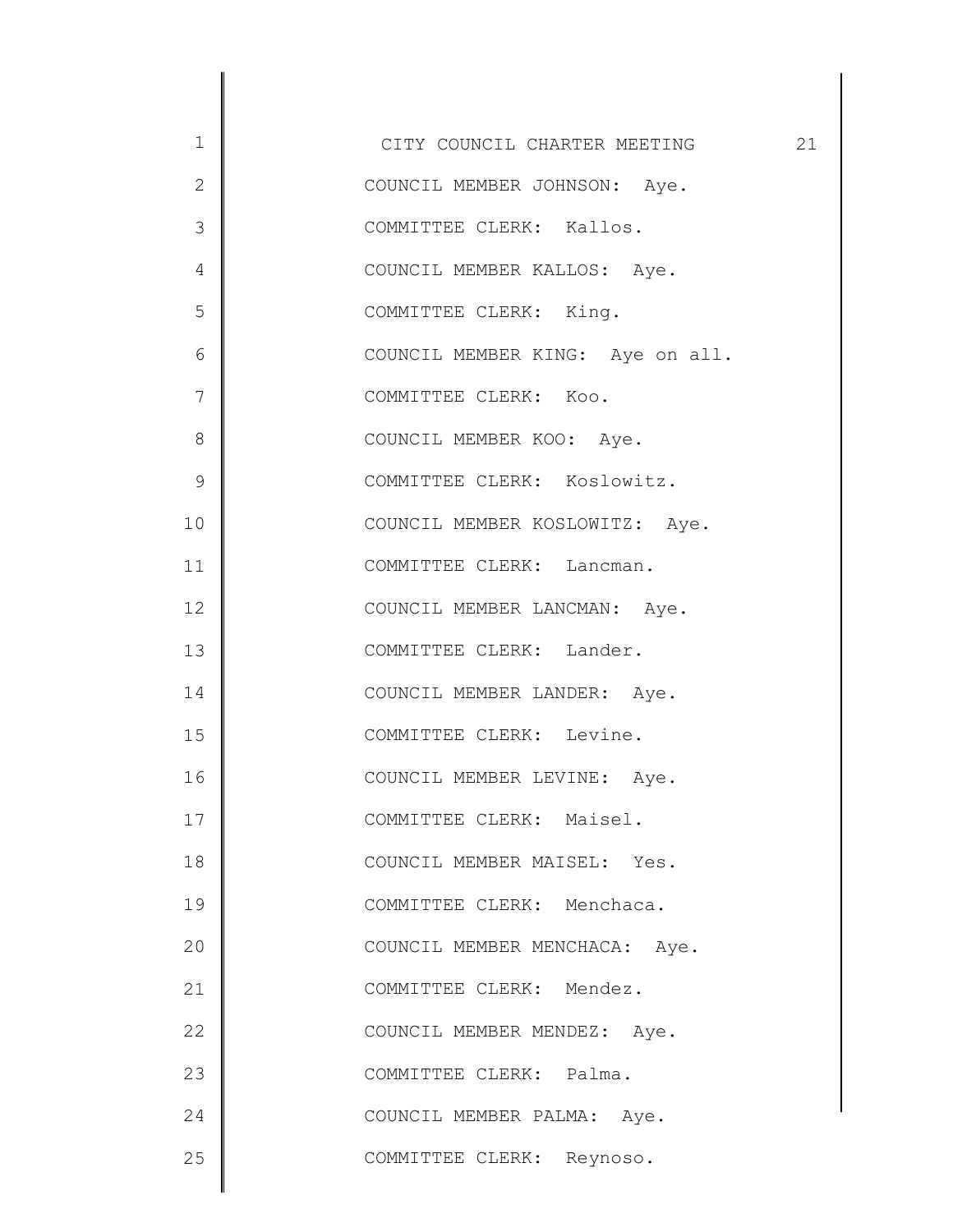| $\mathbf 1$   | 22<br>CITY COUNCIL CHARTER MEETING                |
|---------------|---------------------------------------------------|
| $\mathbf{2}$  | COUNCIL MEMBER REYNOSO: Aye.                      |
| 3             | COMMITTEE CLERK: Richards.                        |
| 4             | COUNCIL MEMBER RICHARDS: Aye.                     |
| 5             | COMMITTEE CLERK: Rodriguez.                       |
| 6             | COUNCIL MEMBER RODRIGUEZ: Aye.                    |
| 7             | [inaudible] also too congratulate my [inaudible]. |
| 8             | SPEAKER MARK-VIVERITO: Ah, Si, yes.               |
| $\mathcal{G}$ | Yes.                                              |
| 10            | [background comment] [laugh]                      |
| 11            | COMMITTEE CLERK: Rose.                            |
| 12            | COUNCIL MEMBER ROSE: Yes.                         |
| 13            | COMMITTEE CLERK: Salamanca.                       |
| 14            | COUNCIL MEMBER SALAMANCA: Aye.                    |
| 15            | [laughter]                                        |
| 16            | COMMITTEE CLERK: Torres.                          |
| 17            | COUNCIL MEMBER TORRES: Aye.                       |
| 18            | COMMITTEE CLERK: Treyger.                         |
| 19            | COUNCIL MEMBER TREYGER: Aye.                      |
| 20            | COMMITTEE CLERK: Ulrich.                          |
| 21            | COUNCIL MEMBER ULRICH: Aye.                       |
| 22            | COMMITTEE CLERK: Vacca.                           |
| 23            | COUNCIL MEMBER VACCA: Aye.                        |
| 24            | COMMITTEE CLERK: Vallone.                         |
| 25            |                                                   |
|               |                                                   |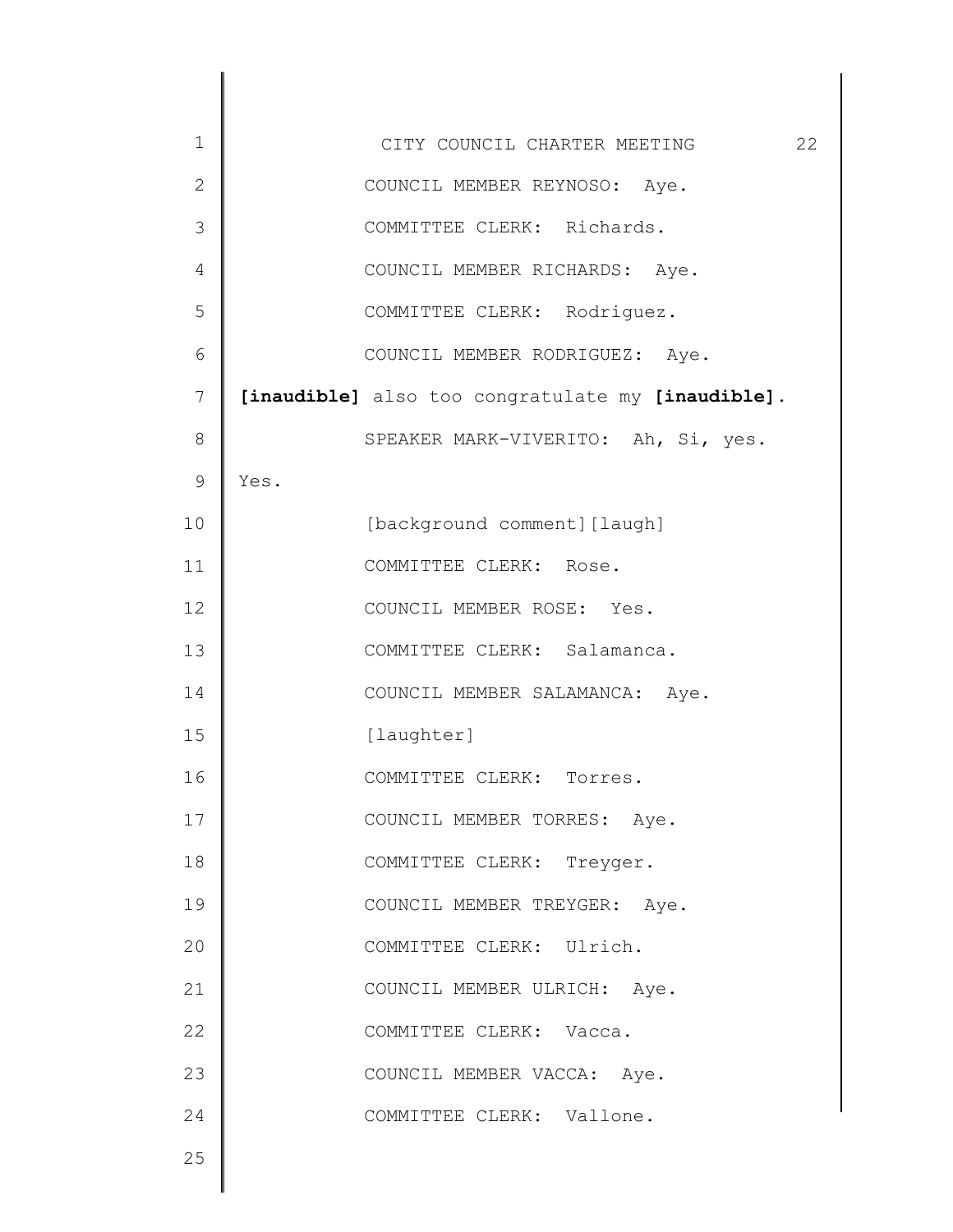| $\mathbf 1$  | 23<br>CITY COUNCIL CHARTER MEETING                   |
|--------------|------------------------------------------------------|
| $\mathbf{2}$ | COUNCIL MEMBER VALLONE: [00:16:21]                   |
| 3            | Italian [sic] and aye.                               |
| 4            | COMMITTEE CLERK: Williams.                           |
| 5            | COUNCIL MEMBER WILLIAMS: Aye.                        |
| 6            | COMMITTEE CLERK: Matteo.                             |
| 7            | COUNCIL MEMBER MATTEO: Aye.                          |
| 8            | COMMITTEE CLERK: Van Bramer.                         |
| 9            | COUNCIL MEMBER VAN BRAMER: Aye.                      |
| 10           | COMMITTEE CLERK: Speaker Mark-Viverito.              |
| 11           | SPEAKER MARK-VIVERITO: I vote aye. And               |
| 12           | it's good to see that Jumaane Williams has made good |
| 13           | on his Tweet to get more face time with Eric Ulrich, |
| 14           | once he found out he was on a reality show.          |
| 15           | [laughter] Wow. [laughter] [background comments]     |
| 16           | PUBLIC ADVOCATE JAMES: Don't get him                 |
| 17           | started; he'll start singing. [laugh]                |
| 18           | I want to congratulate Council Member                |
| 19           | Grodenchik on 25 years of marriage bliss. A round of |
| 20           | applause for Council Member. [applause]              |
| 21           | COMMITTEE CLERK: Council Member Miller.              |
| 22           | COUNCIL MEMBER MILLER: I vote aye.                   |
| 23           | PUBLIC ADVOCATE JAMES: Thank you.                    |
| 24           | [background comments] All items on today's General   |
| 25           | Order Calendar were adopted by a vote of 44 in the   |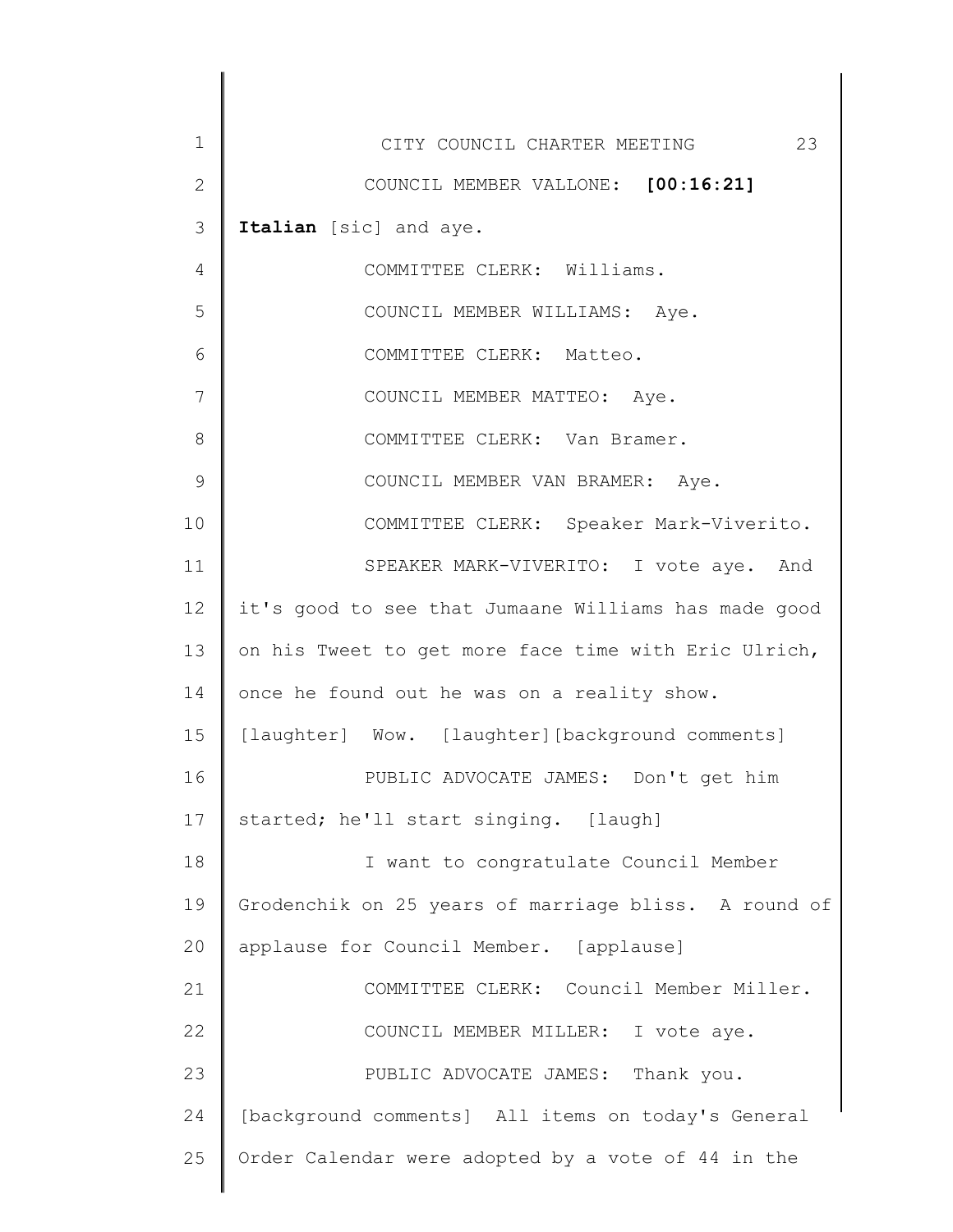1 2 3 4 5 6 7 8 9 10 11 12 13 14 15 16 17 18 19 20 21 22 23 24 25 CITY COUNCIL CHARTER MEETING 24 affirmative, 0 negative and 0 abstentions. Quite in the chambers please. Introduction and Reading of Bills. SPEAKER MARK-VIVERITO: All bills are referred to committees as indicated on the agenda. PUBLIC ADVOCATE JAMES: Shhhh… [background comments] There are no resolutions. And now to General Discussion, with just one member speaking, so far... two. [background comments] [laugh] Council Member Barron. COUNCIL MEMBER BARRON: Thank you, Madam Public Advocate. You know I'm always brief. I just want to say that I'm sorry to know that even though last year we had a reduced number of killings and the crime rate has gone down, that yet another unarmed person has been killed by NYPD, so we look forward to the results of that investigation coming forward. And I'm also pleased to see that perhaps we will be able to get what my predecessor -- now Assemblyman Charles Barron -- and I have been fighting for for so long, which is free tuition; we're yet to see how that's going to happen, and it's very surprising that the person who nine months ago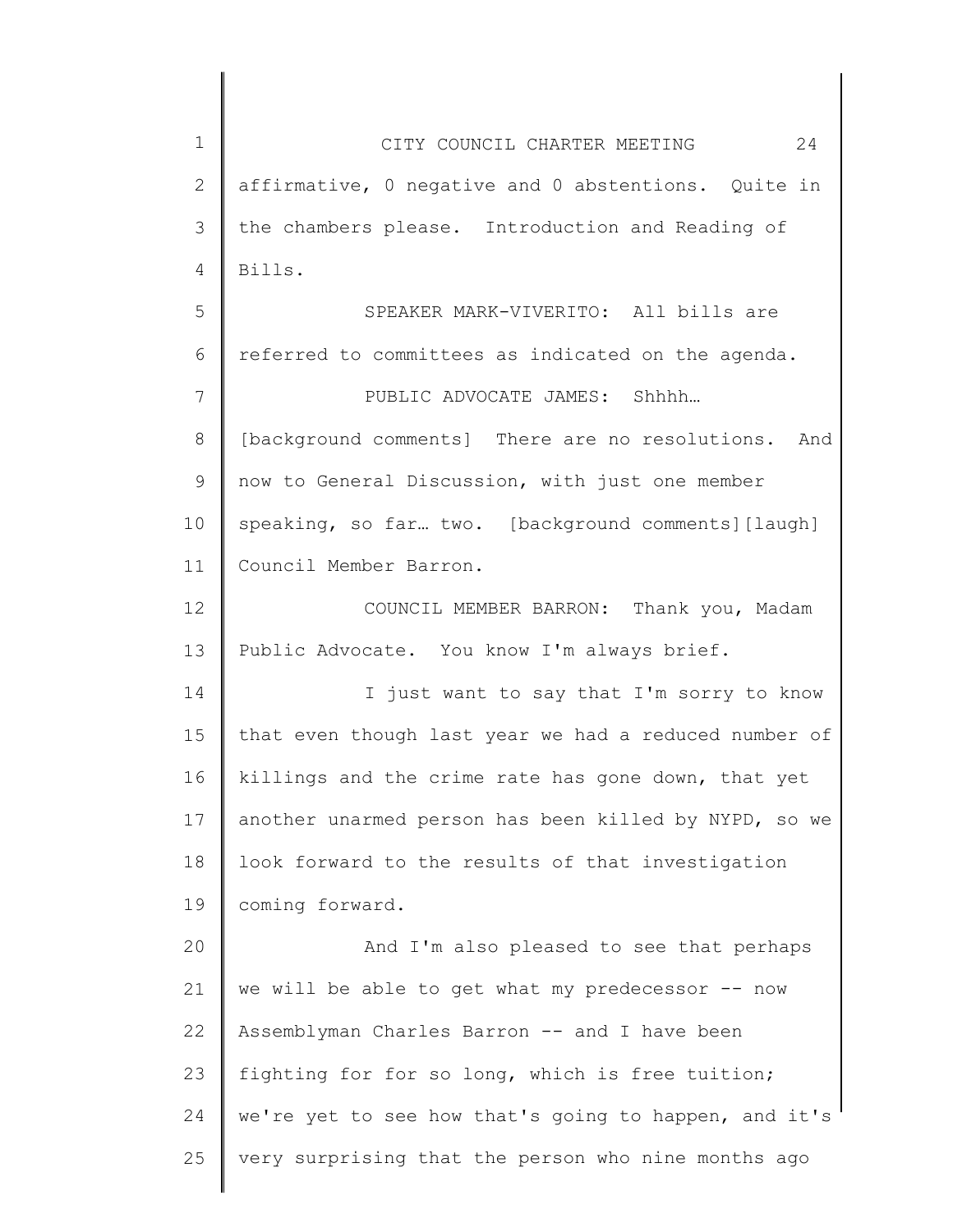| $\mathbf 1$   | 25<br>CITY COUNCIL CHARTER MEETING                    |
|---------------|-------------------------------------------------------|
| $\mathbf{2}$  | wanted to raise tuition and for the last three years  |
| 3             | has raised tuition has now had a change of heart. So  |
| 4             | I'm very interested in seeing how that came about and |
| 5             | to see the nuts and bolts of how we're going to get   |
| 6             | free tuition for all of those who want to get into    |
| 7             | college so that they can better themselves, 'cause    |
| 8             | that's certainly what we want, and I hope that this   |
| $\mathcal{G}$ | body will continue the City Council Scholarships.     |
| 10            | Thank you.                                            |
| 11            | PUBLIC ADVOCATE JAMES: Thank you.                     |
| 12            | Council Member Jumaane Williams.                      |
| 13            | COUNCIL MEMBER WILLIAMS: Thank you.                   |
| 14            | First I want to wish my Haitian brothers and sisters  |
| 15            | a Bon fet lendepandans de Haiti [sic] on their        |
| 16            | celebration of 213 years of independence. As a black  |
| 17            | man, I'm very proud of Haiti and what they did for    |
| 18            | slavery; as an American, I'm very proud of Haiti in   |
| 19            | helping double this country and giving it its         |
| 20            | prowess.                                              |
| 21            | I do want to just extend my condolences               |
| 22            | to the family of Hermanda Booker, who was struck and  |
| 23            | killed in my district on Kings Highway and Ocean      |
| 24            | Avenue. Kings Highway is a very treacherous place     |
| 25            | and we're doing many things to try to make it better, |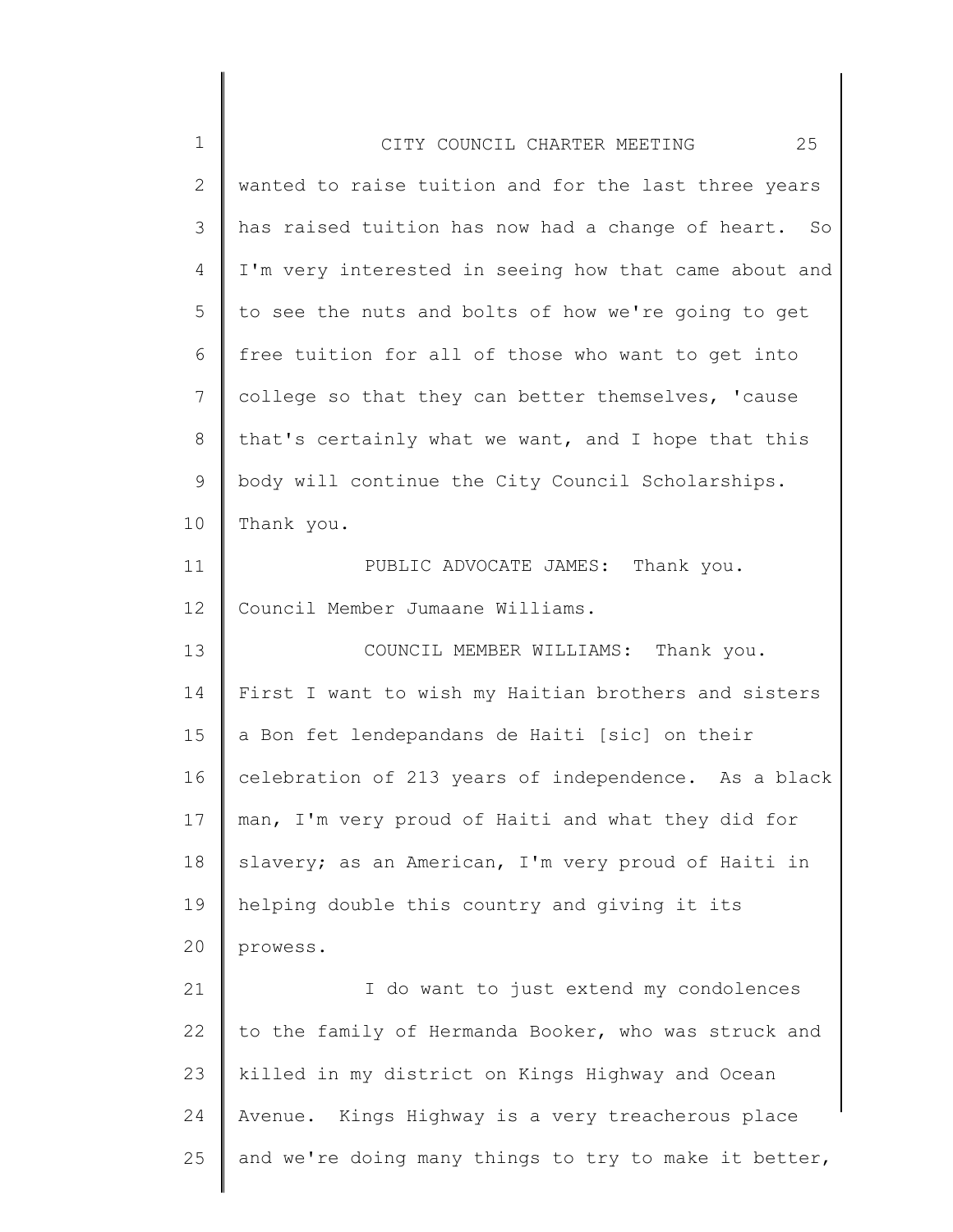| $\mathbf 1$    | 26<br>CITY COUNCIL CHARTER MEETING                    |
|----------------|-------------------------------------------------------|
| $\mathbf{2}$   | but just continue prayers for her family and also the |
| 3              | family of those who are dealing with the injuries on  |
| $\overline{4}$ | the Atlantic Terminal.                                |
| 5              | I wish everybody a Happy New Year; we                 |
| 6              | know January 20th is coming up, so this country has   |
| 7              | to brace for impact and we're going to do what we can |
| 8              | in New York City to make sure everyone's lives are as |
| 9              | good as possible. Thank you.                          |
| 10             | PUBLIC ADVOCATE JAMES: Council Member                 |
| 11             | Koo.                                                  |
| 12             | COUNCIL MEMBER KOO: First of all, I want              |
| 13             | to wish everyone a Happy New Year; may the new year   |
| 14             | start with punctuality like a rooster. The coming     |
| 15             | Lunar Year is the Year of the Rooster [background     |
| 16             | comment] yeah, the rooster -- the characteristics of  |
| 17             | the rooster is they are very punctual, every day they |
| 18             | wake you up at 5:30 [laughter] so [interpose]         |
| 19             | PUBLIC ADVOCATE JAMES: Thank you.                     |
| 20             | COUNCIL MEMBER KOO: I hope all our                    |
| 21             | meetings coming year will be very punctual [laughter] |
| 22             | everyone comes punctual [sic]. [laughter]             |
| 23             | PUBLIC ADVOCATE JAMES: Thank you.                     |
| 24             |                                                       |
| 25             |                                                       |
|                |                                                       |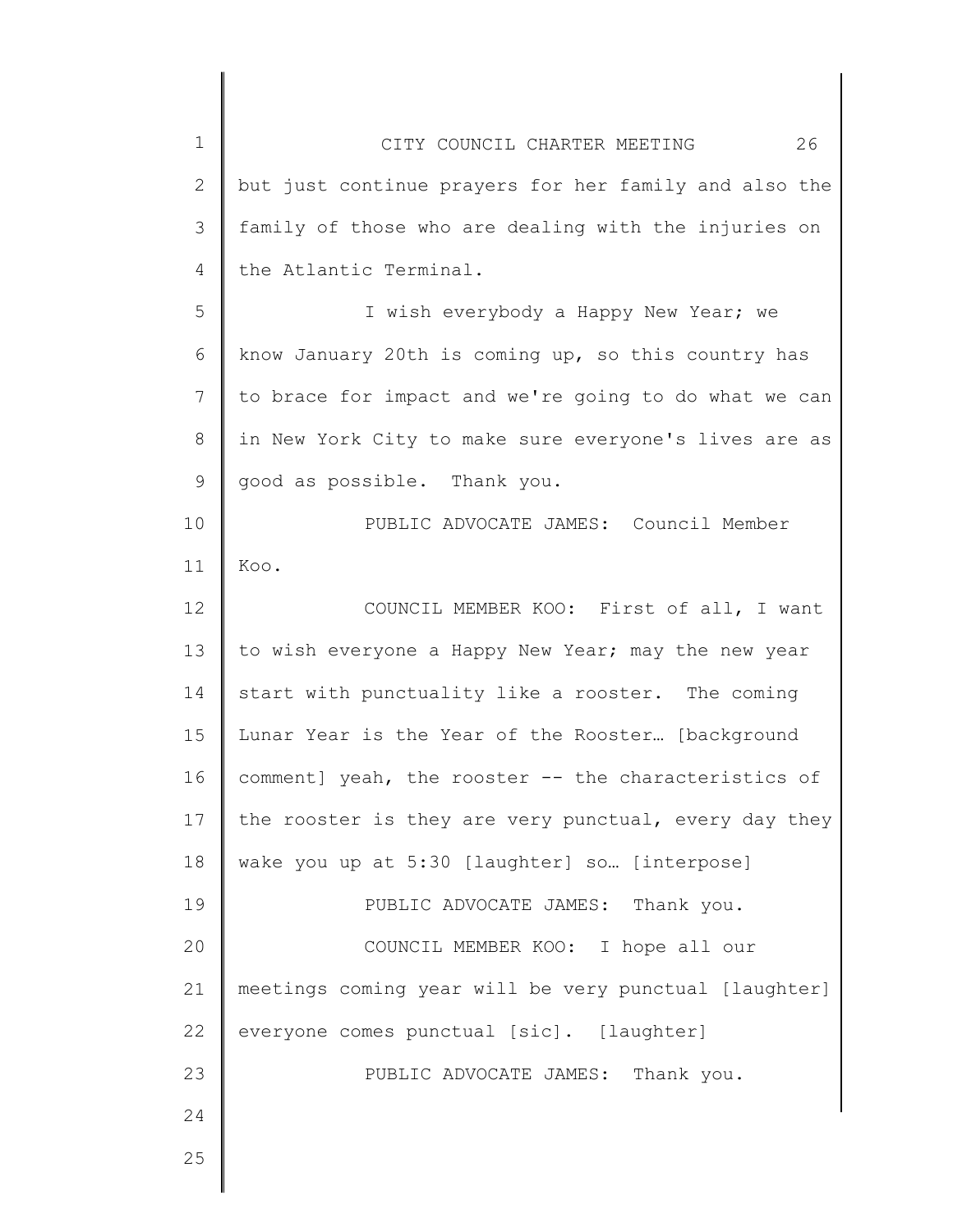| $\mathbf{1}$<br>27<br>CITY COUNCIL CHARTER MEETING<br>$\mathbf{2}$<br>COUNCIL MEMBER KOO: And then I want to<br>3<br>say Happy New Year [00:20:30] Chinese [sic]<br>$\overline{4}$<br>[interpose]<br>5<br>PUBLIC ADVOCATE JAMES: Shhhh<br>6<br>[background comments]<br>7<br>COUNCIL MEMBER KOO: Right? Yeah. Wish<br>$8\,$<br>everyone have a very good year and thank you<br>$\mathcal{G}$<br>[crosstalk]<br>10<br>PUBLIC ADVOCATE JAMES: Thank you. Thank<br>you, Council Member. Council Member Borelli for a<br>11<br>12<br>vote.<br>13<br>COUNCIL MEMBER BORELLI: Aye on all.<br>14<br>PUBLIC ADVOCATE JAMES: Thank you so<br>15<br>The amended vote now stands at 45 in the<br>much.<br>16<br>affirmative, 0 in the negative; 0 abstentions.<br>17<br>Seeing none other, we want to close with the Speaker<br>Melissa Mark-Viverito.<br>18<br>19<br>SPEAKER MARK-VIVERITO: Thank you, Madam<br>Public Advocate. Again to everyone, Feliz dia de<br>20<br>21<br>Reyes, which is now this Friday, January 6, as it is<br>22<br>every January 6th, and please, hope to see many of<br>23<br>you at the holiday party later on. Have a great one<br>everybody. Thank you. Happy New Year [crosstalk]<br>24<br>25 |  |
|---------------------------------------------------------------------------------------------------------------------------------------------------------------------------------------------------------------------------------------------------------------------------------------------------------------------------------------------------------------------------------------------------------------------------------------------------------------------------------------------------------------------------------------------------------------------------------------------------------------------------------------------------------------------------------------------------------------------------------------------------------------------------------------------------------------------------------------------------------------------------------------------------------------------------------------------------------------------------------------------------------------------------------------------------------------------------------------------------------------------------------------------------------------------------------------------------------------------|--|
|                                                                                                                                                                                                                                                                                                                                                                                                                                                                                                                                                                                                                                                                                                                                                                                                                                                                                                                                                                                                                                                                                                                                                                                                                     |  |
|                                                                                                                                                                                                                                                                                                                                                                                                                                                                                                                                                                                                                                                                                                                                                                                                                                                                                                                                                                                                                                                                                                                                                                                                                     |  |
|                                                                                                                                                                                                                                                                                                                                                                                                                                                                                                                                                                                                                                                                                                                                                                                                                                                                                                                                                                                                                                                                                                                                                                                                                     |  |
|                                                                                                                                                                                                                                                                                                                                                                                                                                                                                                                                                                                                                                                                                                                                                                                                                                                                                                                                                                                                                                                                                                                                                                                                                     |  |
|                                                                                                                                                                                                                                                                                                                                                                                                                                                                                                                                                                                                                                                                                                                                                                                                                                                                                                                                                                                                                                                                                                                                                                                                                     |  |
|                                                                                                                                                                                                                                                                                                                                                                                                                                                                                                                                                                                                                                                                                                                                                                                                                                                                                                                                                                                                                                                                                                                                                                                                                     |  |
|                                                                                                                                                                                                                                                                                                                                                                                                                                                                                                                                                                                                                                                                                                                                                                                                                                                                                                                                                                                                                                                                                                                                                                                                                     |  |
|                                                                                                                                                                                                                                                                                                                                                                                                                                                                                                                                                                                                                                                                                                                                                                                                                                                                                                                                                                                                                                                                                                                                                                                                                     |  |
|                                                                                                                                                                                                                                                                                                                                                                                                                                                                                                                                                                                                                                                                                                                                                                                                                                                                                                                                                                                                                                                                                                                                                                                                                     |  |
|                                                                                                                                                                                                                                                                                                                                                                                                                                                                                                                                                                                                                                                                                                                                                                                                                                                                                                                                                                                                                                                                                                                                                                                                                     |  |
|                                                                                                                                                                                                                                                                                                                                                                                                                                                                                                                                                                                                                                                                                                                                                                                                                                                                                                                                                                                                                                                                                                                                                                                                                     |  |
|                                                                                                                                                                                                                                                                                                                                                                                                                                                                                                                                                                                                                                                                                                                                                                                                                                                                                                                                                                                                                                                                                                                                                                                                                     |  |
|                                                                                                                                                                                                                                                                                                                                                                                                                                                                                                                                                                                                                                                                                                                                                                                                                                                                                                                                                                                                                                                                                                                                                                                                                     |  |
|                                                                                                                                                                                                                                                                                                                                                                                                                                                                                                                                                                                                                                                                                                                                                                                                                                                                                                                                                                                                                                                                                                                                                                                                                     |  |
|                                                                                                                                                                                                                                                                                                                                                                                                                                                                                                                                                                                                                                                                                                                                                                                                                                                                                                                                                                                                                                                                                                                                                                                                                     |  |
|                                                                                                                                                                                                                                                                                                                                                                                                                                                                                                                                                                                                                                                                                                                                                                                                                                                                                                                                                                                                                                                                                                                                                                                                                     |  |
|                                                                                                                                                                                                                                                                                                                                                                                                                                                                                                                                                                                                                                                                                                                                                                                                                                                                                                                                                                                                                                                                                                                                                                                                                     |  |
|                                                                                                                                                                                                                                                                                                                                                                                                                                                                                                                                                                                                                                                                                                                                                                                                                                                                                                                                                                                                                                                                                                                                                                                                                     |  |
|                                                                                                                                                                                                                                                                                                                                                                                                                                                                                                                                                                                                                                                                                                                                                                                                                                                                                                                                                                                                                                                                                                                                                                                                                     |  |
|                                                                                                                                                                                                                                                                                                                                                                                                                                                                                                                                                                                                                                                                                                                                                                                                                                                                                                                                                                                                                                                                                                                                                                                                                     |  |
|                                                                                                                                                                                                                                                                                                                                                                                                                                                                                                                                                                                                                                                                                                                                                                                                                                                                                                                                                                                                                                                                                                                                                                                                                     |  |
|                                                                                                                                                                                                                                                                                                                                                                                                                                                                                                                                                                                                                                                                                                                                                                                                                                                                                                                                                                                                                                                                                                                                                                                                                     |  |
|                                                                                                                                                                                                                                                                                                                                                                                                                                                                                                                                                                                                                                                                                                                                                                                                                                                                                                                                                                                                                                                                                                                                                                                                                     |  |
|                                                                                                                                                                                                                                                                                                                                                                                                                                                                                                                                                                                                                                                                                                                                                                                                                                                                                                                                                                                                                                                                                                                                                                                                                     |  |
|                                                                                                                                                                                                                                                                                                                                                                                                                                                                                                                                                                                                                                                                                                                                                                                                                                                                                                                                                                                                                                                                                                                                                                                                                     |  |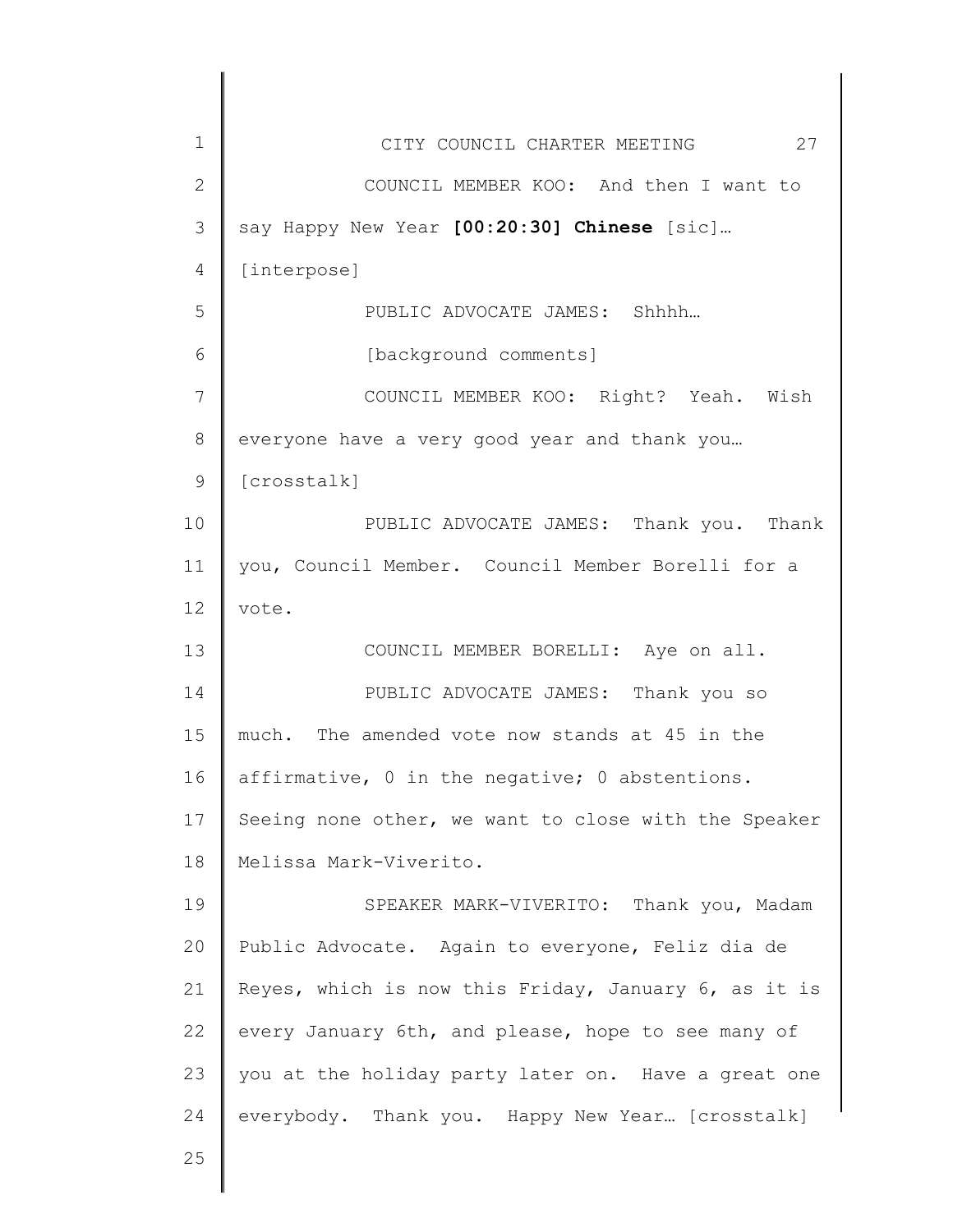| $\mathbf 1$     | 28<br>CITY COUNCIL CHARTER MEETING                  |
|-----------------|-----------------------------------------------------|
| $\sqrt{2}$      | PUBLIC ADVOCATE JAMES: And let us                   |
| $\mathcal{S}$   | congratulate President Barack Obama as he leaves    |
| $\overline{4}$  | office, eight years of dignity serving our country. |
| 5               | Thank you.                                          |
| $\epsilon$      |                                                     |
| $7\phantom{.0}$ |                                                     |
| $\,8\,$         |                                                     |
| $\mathsf 9$     |                                                     |
| $10$            |                                                     |
| 11              |                                                     |
| 12              |                                                     |
| 13              |                                                     |
| 14              |                                                     |
| $15$            |                                                     |
| 16              |                                                     |
| 17              |                                                     |
| $18\,$          |                                                     |
| 19              |                                                     |
| 20              |                                                     |
| 21              |                                                     |
| 22              |                                                     |
| 23              |                                                     |
| 24              |                                                     |
| 25              |                                                     |
|                 |                                                     |